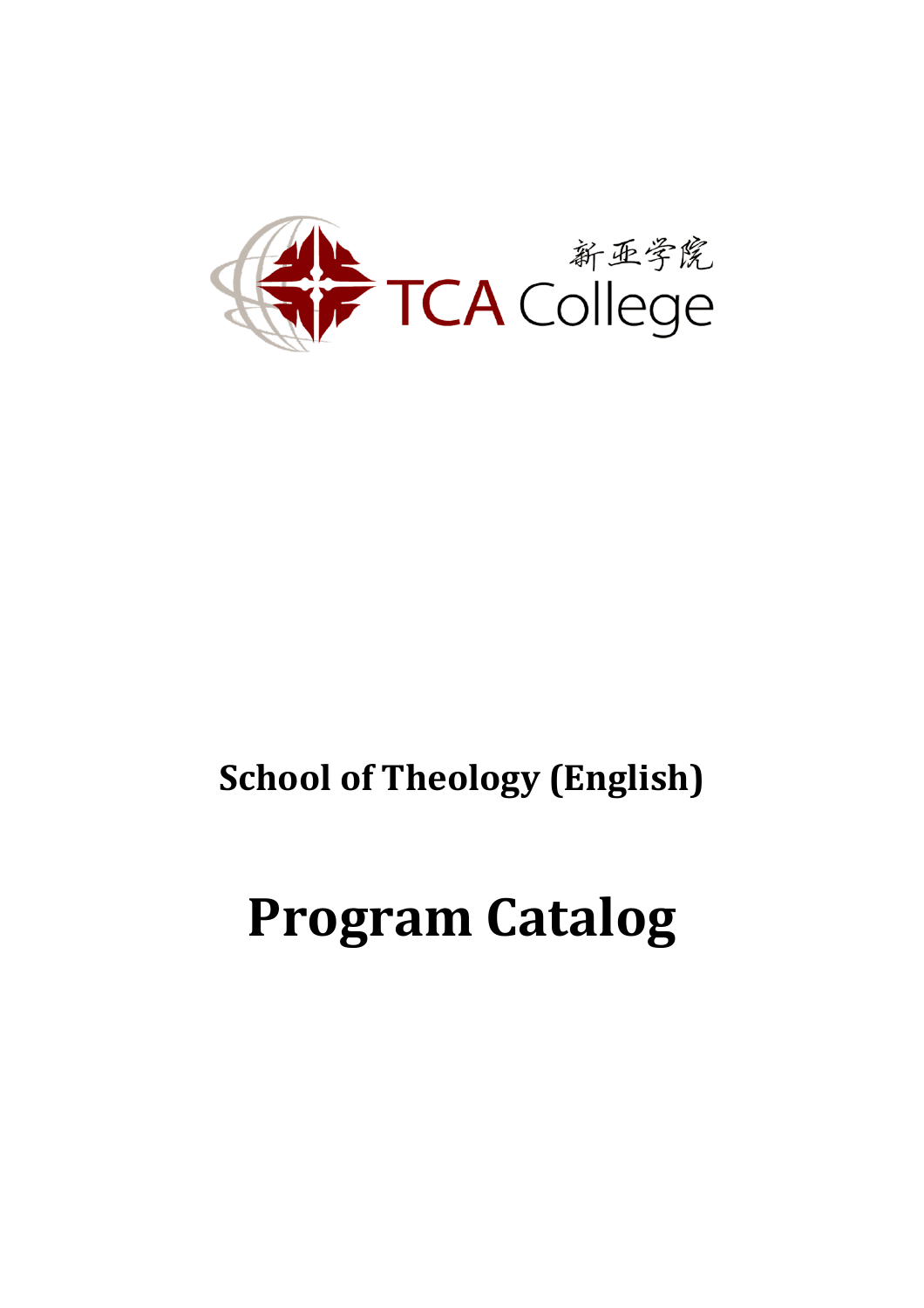## **Contents**

| 1  |  |
|----|--|
| 2  |  |
| 3  |  |
| 4  |  |
| 5  |  |
| 6  |  |
| 7  |  |
| 8  |  |
| 9  |  |
| 10 |  |
| 11 |  |
| 12 |  |
| 13 |  |
| 14 |  |
| 15 |  |
| 16 |  |
| 17 |  |
| 18 |  |
| 19 |  |
| 20 |  |
| 21 |  |
| 22 |  |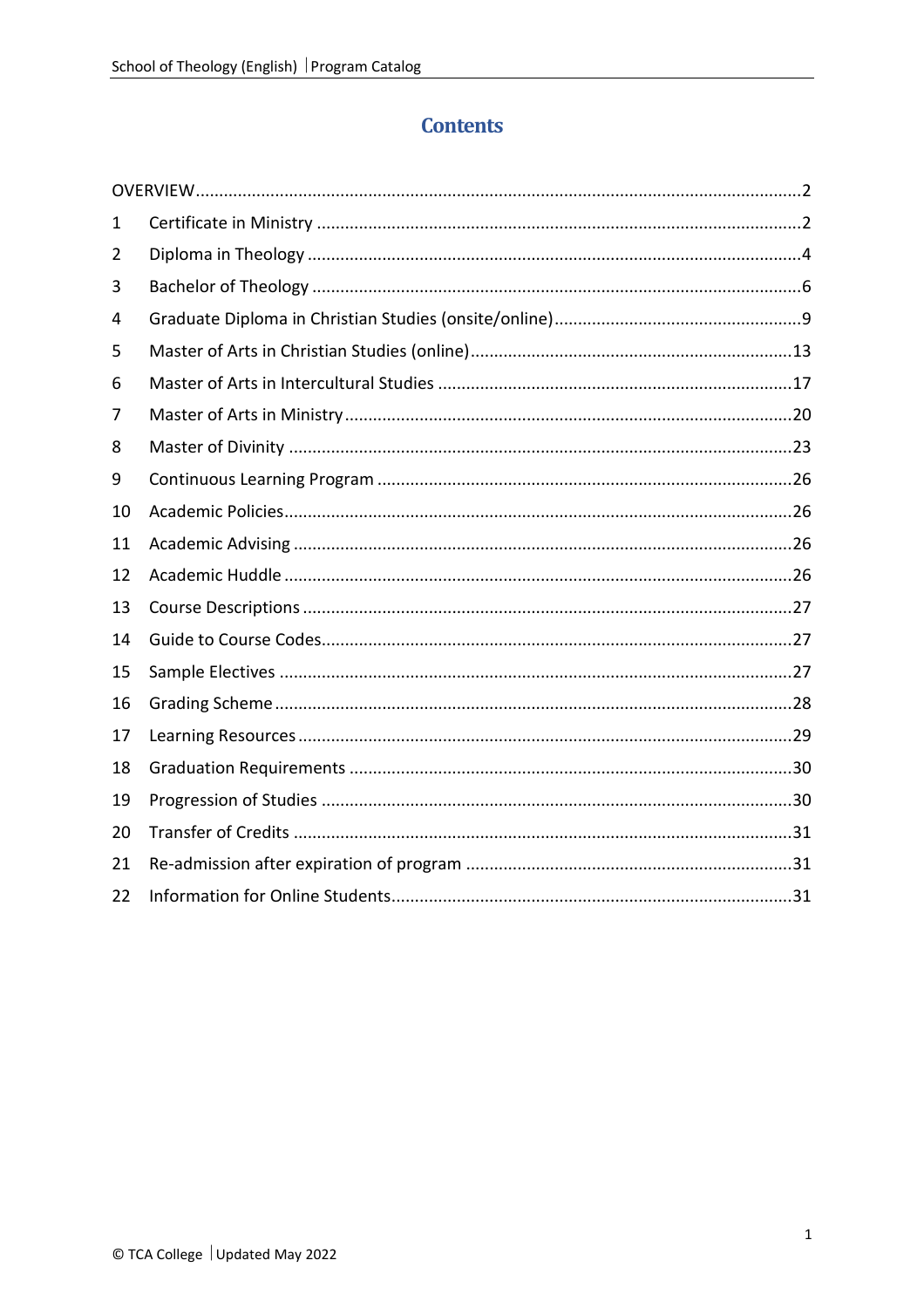#### <span id="page-2-0"></span>**OVERVIEW**

Programs offered by the School of Theology English (SOTE) provide a sound grounding in theology as well as practical ministry skills. Students are molded into critical thinkers, skillful practitioners, and insightful ministers to fulfil the missional mandate of the gospel.

#### <span id="page-2-1"></span>**1 Certificate in Ministry**

The Certificate in Ministry (CM) program is designed for ministry leaders who do not hold university qualifications. It is also suitable for students who wish to develop a broad understanding of Scripture and Christian beliefs while learning to interpret and apply them to everyday life. By blending a firm biblical foundation with hands-on opportunities for practical ministry skills, the program aims to help you advance in your ministry journey and achieve the next milestone in personal spiritual growth.

| Credits                                 | 36 credits               |
|-----------------------------------------|--------------------------|
| Period of Candidature Full-time: 1 year |                          |
|                                         | Part-time: Up to 3 years |

A 3-credit course is the equivalent to 100 hours of notional learning. This includes both contact time as well as self-study.

#### 1.1 General Aims

Upon successful completion of the program, students should demonstrate:

- Knowledge of Scripture and Christian doctrine
- Ability to interpret and apply Scripture to practical life situations
- Knowledge of the nature of the church, its ministry and mission
- Desire to participate in the ministry of the local church

#### 1.2 Admission Requirements

The applicant should fulfil the following requirements

- Be at least 18 years old on the date of admission with at least 10 years of formal schooling\*
- Possess personal and spiritual maturity
- Be water baptized and involved in Christian ministry
- Recommended by his or her local church pastor
- \* Those without formal schooling can apply if they are at least 25 years old. They will take a qualifying assessment.

International applicants must have obtained a TOEFL score of 80 (IBT) / 550 (PBT) or an IELTS score of 6.0 (or the equivalent).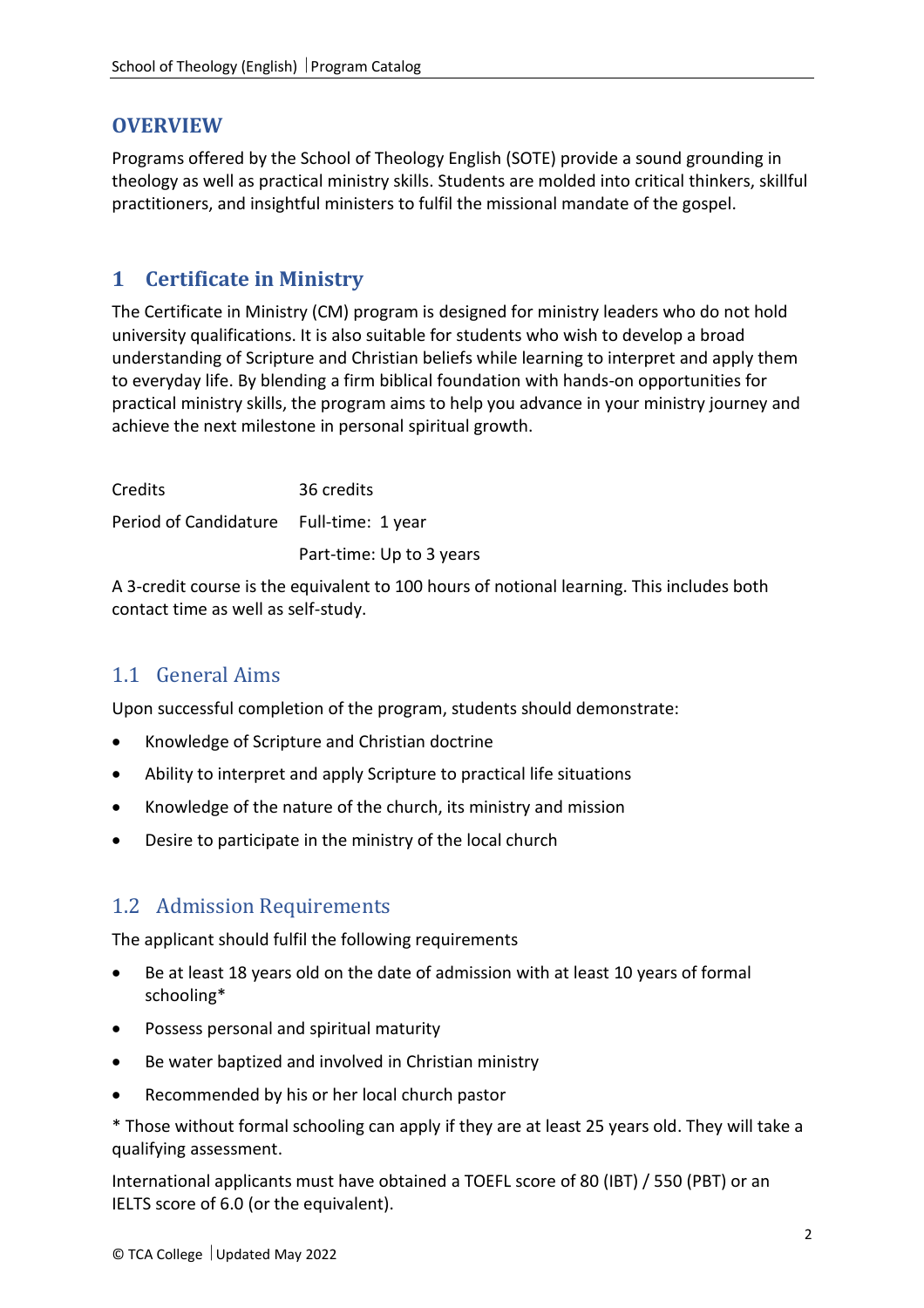#### 1.3 Curriculum

| <b>BIBLE</b>                   | 9 | <b>MINISTRY AND GENERAL</b>                           |
|--------------------------------|---|-------------------------------------------------------|
| <b>Old Testament Survey</b>    | 3 | <b>Online Orientation</b>                             |
| <b>New Testament Survey</b>    | 3 | Theological Research and<br>Writing                   |
| <b>Hermeneutics</b>            | 3 | Christian Discipleship                                |
| <b>THEOLOGY AND HISTORY</b>    | 6 | <b>Pastoral Ministries</b>                            |
| <b>Christian Doctrine</b>      | 3 | Spiritual Formation and<br><b>Christian Character</b> |
| <b>Pentecostal Foundations</b> | 3 | <b>Ministry Electives</b>                             |

| <b>BIBLE</b>                   | 9 | <b>MINISTRY AND GENERAL</b>                           | 21 |
|--------------------------------|---|-------------------------------------------------------|----|
| Old Testament Survey           | 3 | <b>Online Orientation</b>                             | 0  |
| <b>New Testament Survey</b>    | 3 | Theological Research and<br>Writing                   | 3  |
| <b>Hermeneutics</b>            | 3 | Christian Discipleship                                | 3  |
| <b>THEOLOGY AND HISTORY</b>    | 6 | <b>Pastoral Ministries</b>                            | 3  |
| <b>Christian Doctrine</b>      | 3 | Spiritual Formation and<br><b>Christian Character</b> | 3  |
| <b>Pentecostal Foundations</b> | 3 | <b>Ministry Electives</b>                             | 9  |
|                                |   | <b>TOTAL CREDITS</b>                                  | 36 |

## 1.4 Study Schedule

All new students will begin their program with the course Theological Research and Writing which is offered as an online course.

| Term $\frac{1}{2}$ | <b>Old Testament Survey</b><br><b>Christian Doctrine</b><br>Spiritual Formation and<br>Christian Character            |
|--------------------|-----------------------------------------------------------------------------------------------------------------------|
| Term <sub>2</sub>  | <b>New Testament Survey</b><br><b>Pentecostal Foundations</b><br><b>Ministry Elective</b><br><b>Ministry Elective</b> |
| Term <sub>3</sub>  | Hermeneutics<br>Christian Discipleship<br><b>Pastoral Ministries</b><br><b>Ministry Elective</b>                      |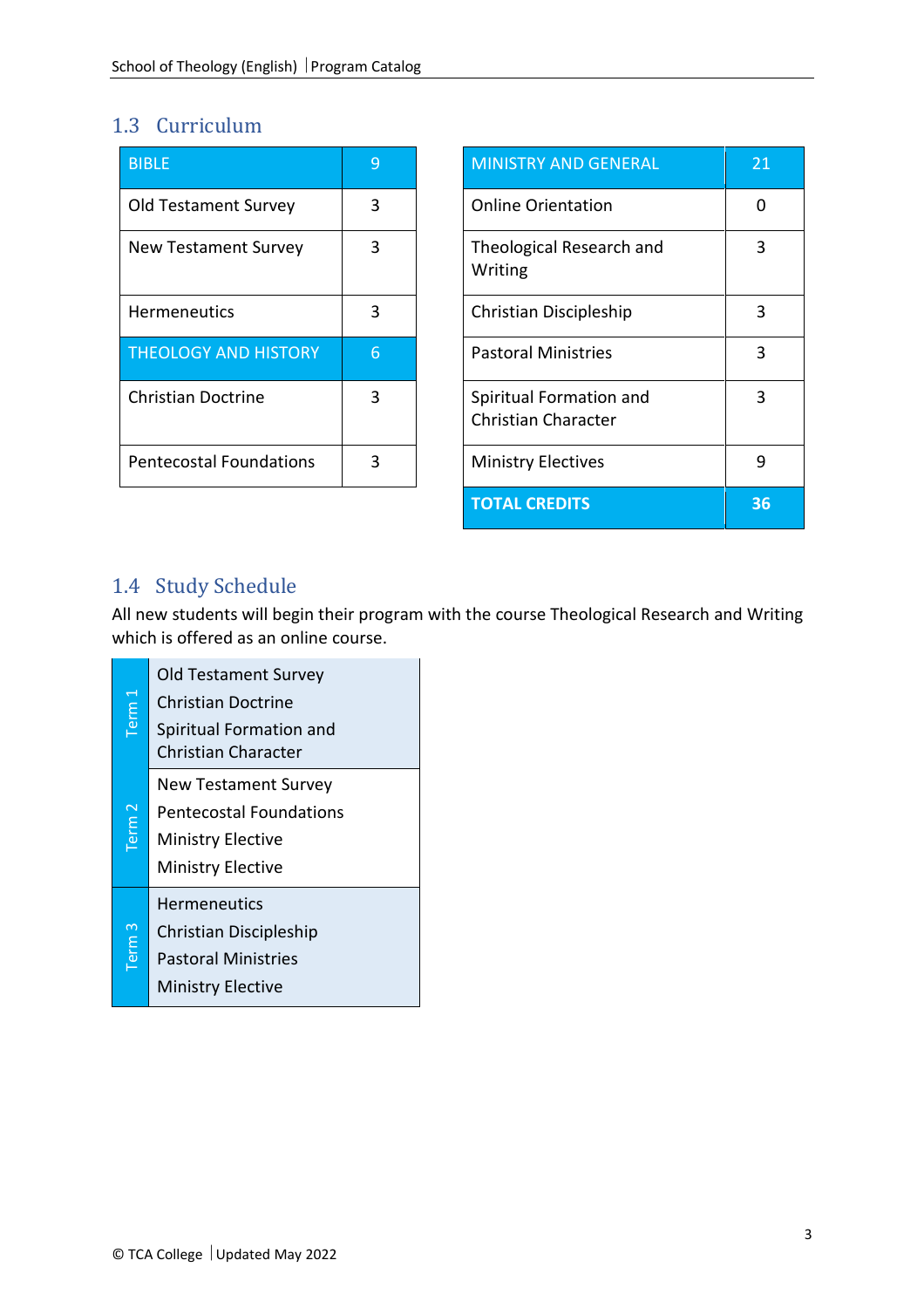## <span id="page-4-0"></span>**2 Diploma in Theology**

The Diploma in Theology (DipTh) is designed to help students experience greater personal spiritual growth and gain an in-depth understanding of the Bible and Christian beliefs. The integration of strong biblical knowledge with hands-on opportunities offered in the curriculum is intended to help you to develop a more nuanced set of theological and practical skills for effective Christian ministry. The program also caters to those who would like to progress from a previously acquired Certificate in Ministry, or its equivalent.

Credits 72 credits Period of Candidature Full-time: 2 years Part-time: Up to 6 years

A 3-credit course is the equivalent to 100 hours of notional learning. This includes both contact time as well as self-study.

## 2.1 General Aims

Upon successful completion of the program, students should demonstrate:

- Knowledge and understanding of Scripture and Christian doctrine
- Ability to interpret and apply Scripture to practical life situations
- Understanding of the nature of the church, its ministry and mission
- Commitment to developing spiritual maturity in themselves and others
- Ability to communicate biblical truth with clarity and conviction
- Desire to serve in the ministry of the local church

#### 2.2 Admission Requirements

The applicant should fulfil the following requirements

- Be at least 18 years old on the date of admission and obtained a GCE 'O' level certificate or its equivalent\*
- Possess personal and spiritual maturity
- Be water baptized and involved in Christian ministry
- Recommended by his or her local church pastor

\* Those without formal schooling can apply if they are at least 25 years old. They will take a qualifying assessment. Successful applicants will begin with the Certificate of Ministry courses and must achieve a cumulative GPA of 2.0

International applicants must have obtained a TOEFL score of 80 (IBT) / 550 (PBT) or an IELTS score of 6.0 (or the equivalent).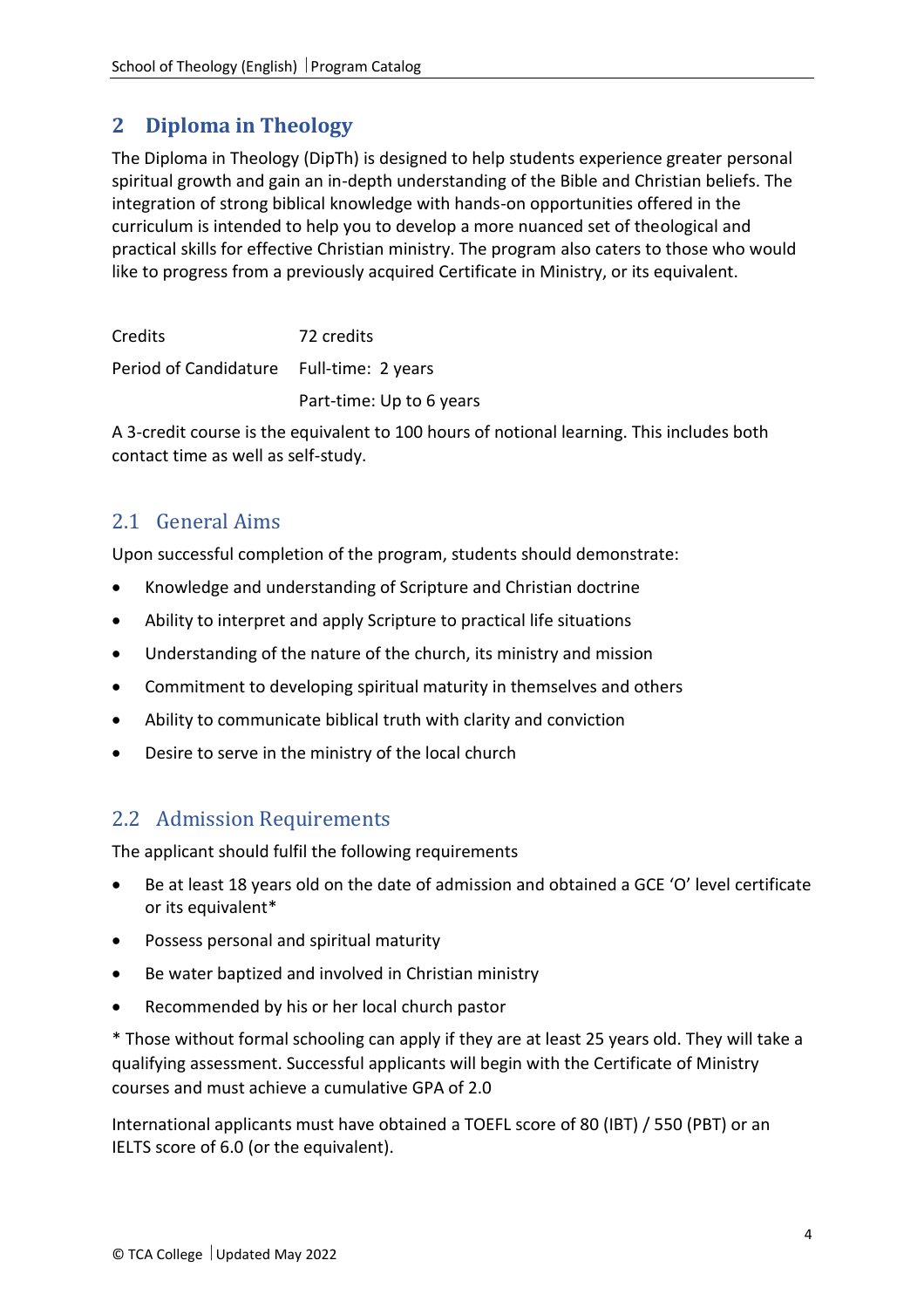## 2.3 Curriculum

| <b>BIBLE</b>                   | 21 | <b>MINISTRY AND GENERAL</b>                           | 33       |
|--------------------------------|----|-------------------------------------------------------|----------|
| <b>Old Testament Survey</b>    | 3  | <b>Online Orientation</b>                             | $\Omega$ |
| <b>New Testament Survey</b>    | 3  | Theological Research and<br>Writing                   | 3        |
| <b>Hermeneutics</b>            | 3  | Christian Discipleship                                | 3        |
| <b>Bible Electives</b>         | 12 | <b>Homiletics</b>                                     | 3        |
| <b>THEOLOGY AND HISTORY</b>    | 18 | <b>Pastoral Counseling</b>                            | 3        |
| <b>Christian Doctrine</b>      | 3  | <b>Pastoral Ministries</b>                            | 3        |
| Theology I                     | 3  | Spiritual Formation and<br><b>Christian Character</b> | 3        |
| Theology II                    | 3  | <b>Principles of Missions</b>                         | 3        |
| Theology III                   | 3  | <b>Ministry Electives</b>                             | 12       |
| <b>Pentecostal Foundations</b> | 3  | <b>TOTAL CREDITS</b>                                  | 72       |
| Church History                 | 3  |                                                       |          |

| <b>MINISTRY AND GENERAL</b>                           | 33 |
|-------------------------------------------------------|----|
| <b>Online Orientation</b>                             | ŋ  |
| Theological Research and<br>Writing                   | 3  |
| Christian Discipleship                                | 3  |
| Homiletics                                            | 3  |
| <b>Pastoral Counseling</b>                            | 3  |
| <b>Pastoral Ministries</b>                            | 3  |
| Spiritual Formation and<br><b>Christian Character</b> | 3  |
| <b>Principles of Missions</b>                         | 3  |
| <b>Ministry Electives</b>                             | 12 |
| <b>TOTAL CREDITS</b>                                  | 72 |

## 2.4 Study Schedule

All new students will begin their program with the course Theological Research and Writing which is offered as an online course.

|                   | Year 1                                                                                                                | Year <sub>2</sub>                                                                                   |
|-------------------|-----------------------------------------------------------------------------------------------------------------------|-----------------------------------------------------------------------------------------------------|
| Term <sub>1</sub> | <b>Old Testament Survey</b><br><b>Christian Doctrine</b><br>Spiritual Formation and<br><b>Christian Character</b>     | Theology I<br><b>Homiletics</b><br><b>Bible Elective</b><br><b>Bible Elective</b>                   |
| Term <sub>2</sub> | <b>New Testament Survey</b><br><b>Pentecostal Foundations</b><br><b>Ministry Elective</b><br><b>Ministry Elective</b> | Theology II<br><b>Pastoral Counseling</b><br><b>Principles of Missions</b><br><b>Bible Elective</b> |
| Term <sub>3</sub> | <b>Hermeneutics</b><br>Christian Discipleship<br><b>Pastoral Ministries</b><br><b>Ministry Elective</b>               | <b>Theology III</b><br><b>Church History</b><br><b>Bible Elective</b><br><b>Ministry Elective</b>   |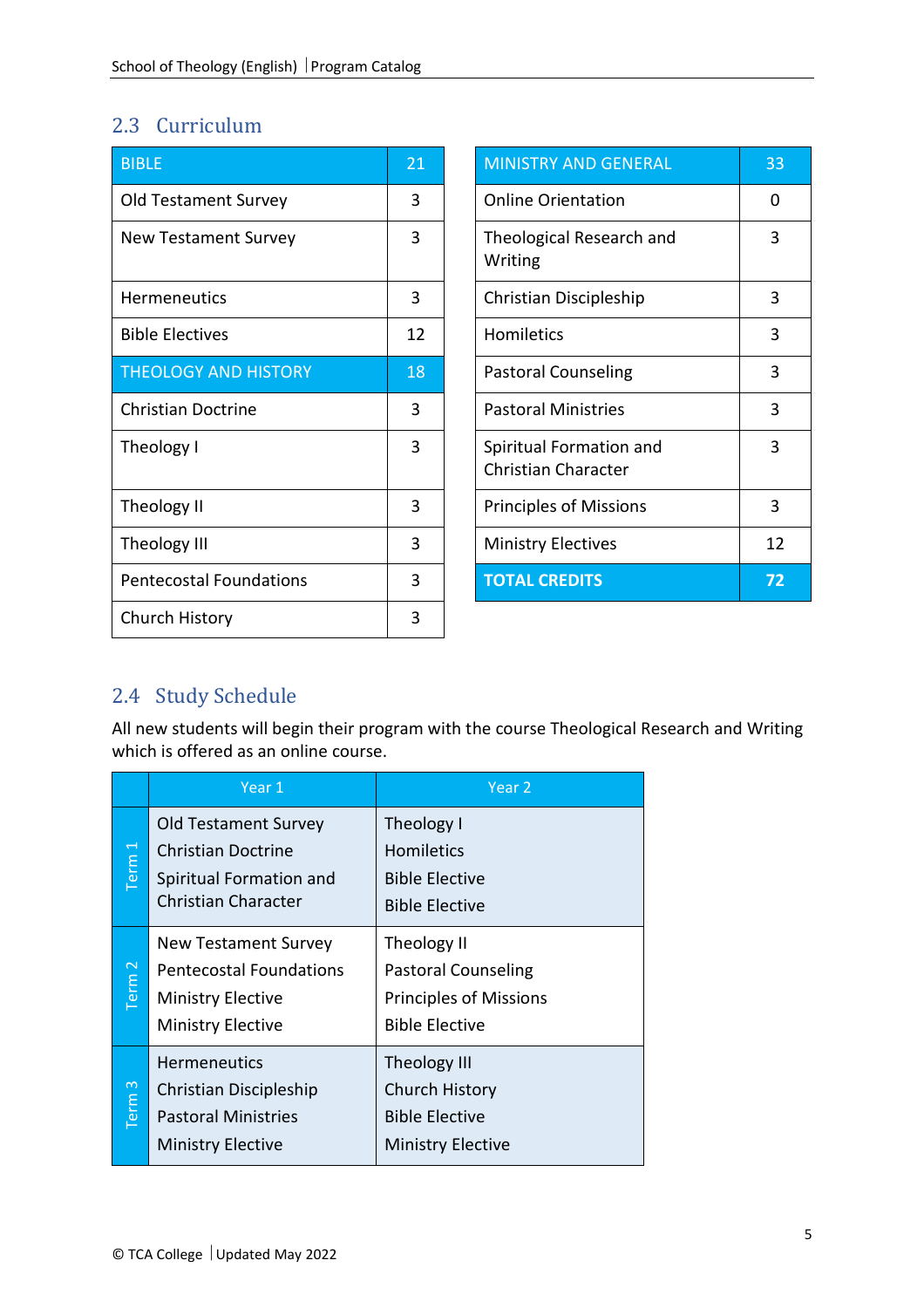## <span id="page-6-0"></span>**3 Bachelor of Theology**

The Bachelor of Theology (BTh) is suitable for Christian leaders who prefer a more structured theological program. The course is specially designed with a balanced and integrated approach to help you gain relevant skills to interpret Scripture, think critically about the Christian faith, and grow in your ability in preaching, teaching and discipleship. Throughout the program, you will develop your spiritual life and leadership in terms of character formation, spiritual growth, and ethical living.

Credits 108 credits Period of Candidature Full-time: 3 years Part-time: Up to 9 years

A 3-credit course is the equivalent to 100 hours of notional learning. This includes both contact time as well as self-study.

## 3.1 General Aims

Upon successful completion of the program, students should demonstrate:

- Knowledge and understanding of Scripture and Christian doctrine.
- Skill in the interpretation and application of Scripture to practical life situations.
- Understanding of the nature of the church, its ministry and mission.
- Commitment to developing spiritual maturity in themselves and others.
- Ability to communicate biblical truth with clarity and conviction.
- Ability to reflect theologically on contemporary issues in the Christian community.
- Professional skill competencies in the ministries of the church.
- Desire to serve in the ministry of the local church.

#### 3.2 Admission Requirements

The applicant should fulfil the following requirements

- Be at least 18 years old on the date of admission and obtained a GCE 'A' level certificate or diploma certificate or its equivalent\*
- Possess personal and spiritual maturity
- Be water baptized and involved in Christian ministry
- Recommended by his or her local church pastor

\* Those without formal schooling can apply if they are at least 25 years old with at least 5 years of ministry experience. They will take a qualifying assessment. Successful applicants will begin with the Certificate of Ministry courses and must achieve a cumulative GPA of 2.3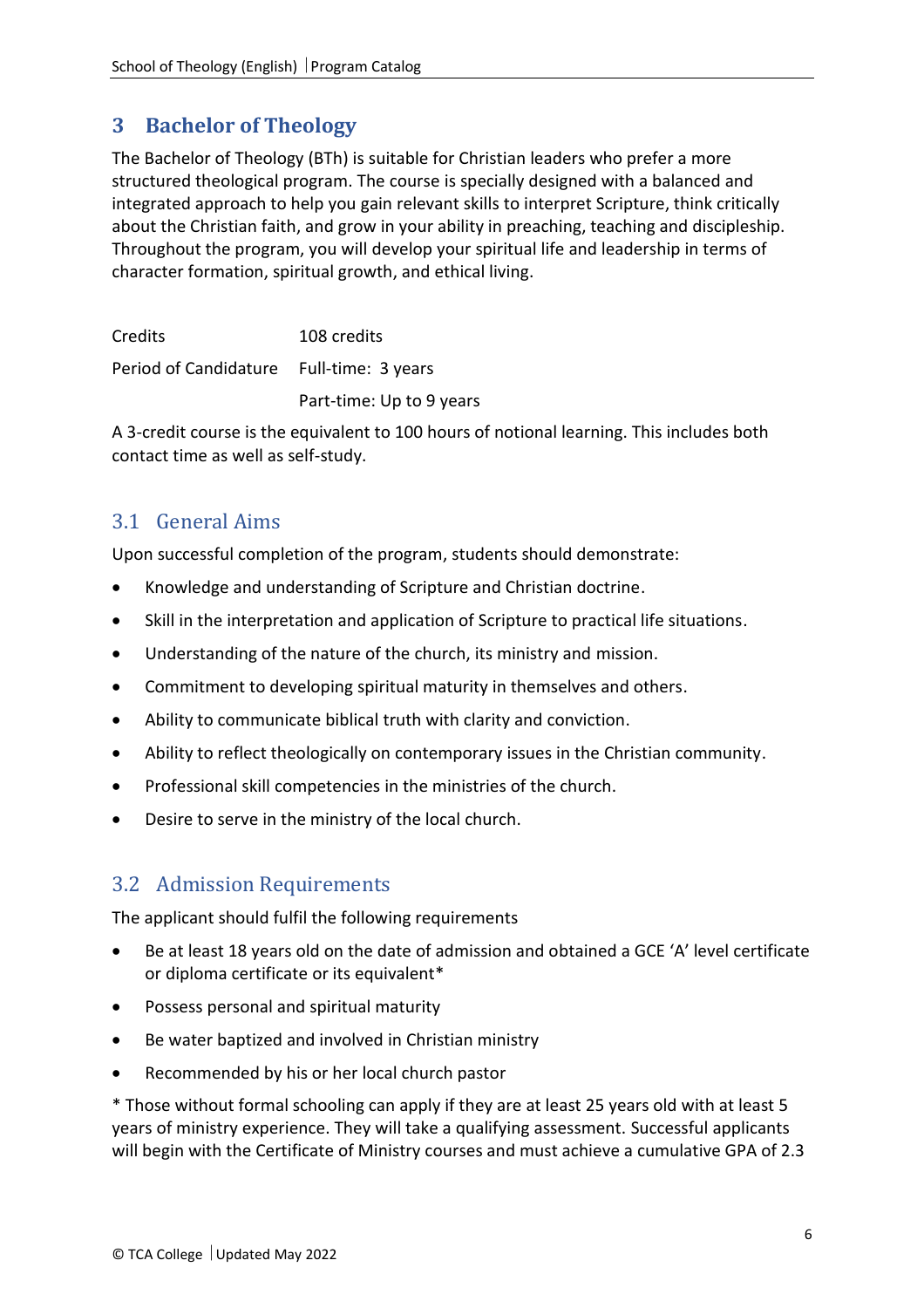International applicants must have obtained a TOEFL score of 80 (IBT) / 550 (PBT) or an IELTS score of 6.0 (or the equivalent).

Students seeking to progress from the Diploma in Theology must maintain a minimum grade point average (GPA) of 2.3.

## 3.3 Curriculum

| <b>BIBLE</b>                           | 33 | <b>MINISTRY AND GENERAL</b>                    | 45             |
|----------------------------------------|----|------------------------------------------------|----------------|
| <b>Old Testament Survey</b>            | 3  | <b>Online Orientation</b>                      | 0              |
| <b>New Testament Survey</b>            | 3  | Theological Research and Writing               | 3              |
| Hermeneutics                           | 3  | <b>Pastoral Ministries</b>                     | 3              |
| <b>Bible Electives (Old Testament)</b> | 9  | Spiritual Formation and Christian<br>Character | $\overline{3}$ |
| <b>Bible Electives (New Testament)</b> | 9  | Homiletics                                     | 3              |
| <b>Bible Electives</b>                 | 6  | <b>Pastoral Counseling</b>                     | 3              |
| <b>THEOLOGY AND HISTORY</b>            | 30 | <b>Principles of Missions</b>                  | 3              |
| <b>Christian Doctrine</b>              | 3  | Christian Discipleship                         | 3              |
| Theology I                             | 3  | <b>Church Educational Ministries</b>           | 3              |
| Theology II                            | 3  | <b>Principles of Teaching</b>                  | 3              |
| Theology III                           | 3  | <b>Biblical Worship</b>                        | 3              |
| <b>Christian Ethics</b>                | 3  | Principles of Leadership                       | 3              |
| Apologetics                            | 3  | <b>World Religions</b>                         | 3              |
| <b>Pentecostal Foundations</b>         | 3  | <b>Ministry Electives</b>                      | 9              |
| Church History                         | 3  | <b>TOTAL CREDITS</b>                           | 108            |
| <b>Theology Electives</b>              | 6  |                                                |                |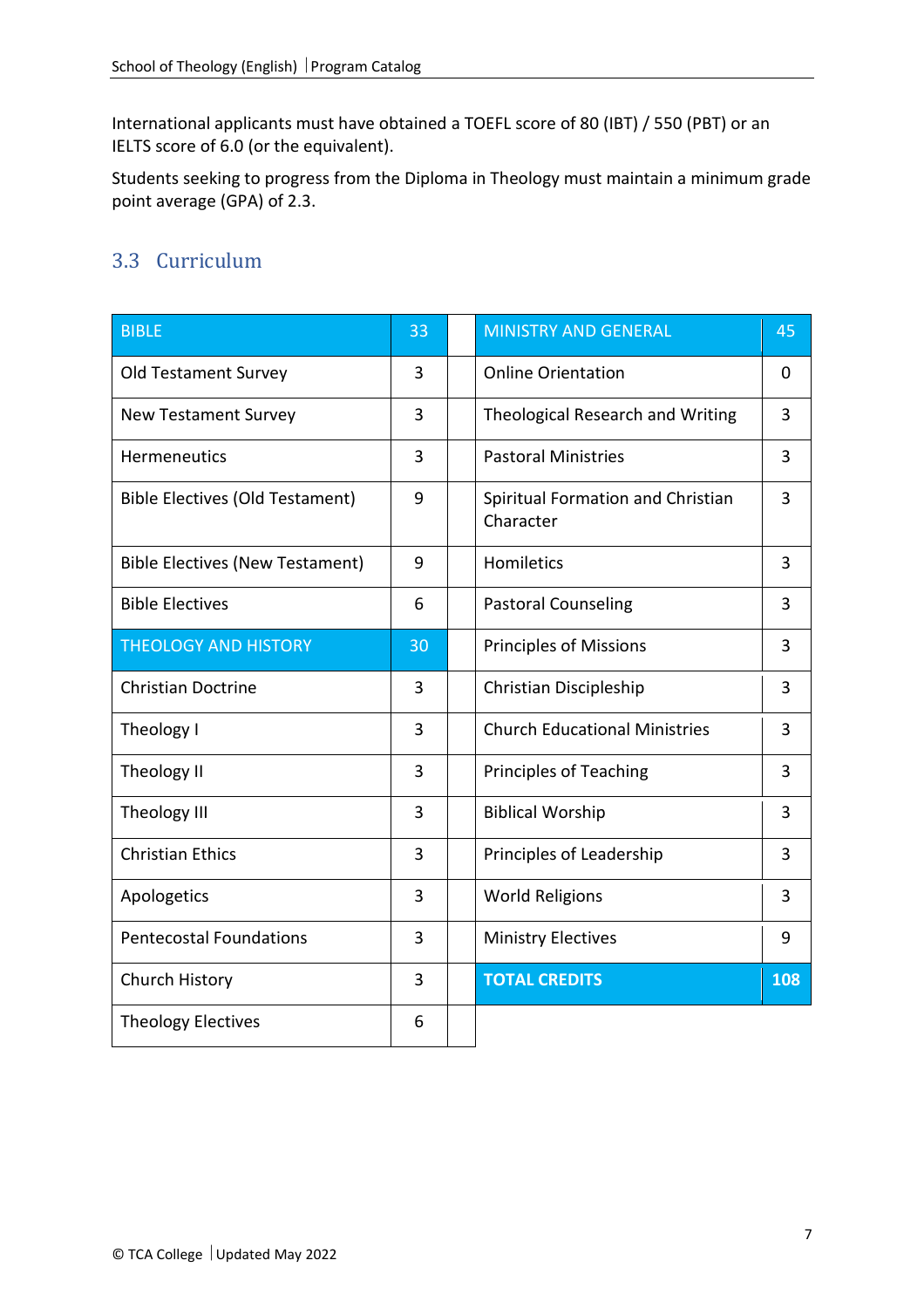## 3.4 Study Schedule

All new students will begin their program with the course Theological Research and Writing which is offered as an online course.

|                                  | Year 1                                                                                                                   | Year <sub>2</sub>                                                                                   | Year 3                                                                                                                         |
|----------------------------------|--------------------------------------------------------------------------------------------------------------------------|-----------------------------------------------------------------------------------------------------|--------------------------------------------------------------------------------------------------------------------------------|
| $\overline{\phantom{0}}$<br>Term | <b>Old Testament Survey</b><br><b>Christian Doctrine</b><br>Spiritual Formation and<br><b>Christian Character</b>        | Theology I<br><b>Homiletics</b><br><b>Bible Elective</b><br><b>Bible Elective</b>                   | Apologetics<br><b>World Religions</b><br><b>Bible Elective</b><br><b>Theology Elective</b>                                     |
| $\sim$<br>Term                   | <b>New Testament Survey</b><br>Pentecostal<br><b>Foundations</b><br><b>Ministry Elective</b><br><b>Ministry Elective</b> | Theology II<br><b>Pastoral Counseling</b><br><b>Principles of Missions</b><br><b>Bible Elective</b> | <b>Biblical Worship</b><br>Principles of Leadership<br>Principles of Teaching<br><b>Bible Elective</b>                         |
| $\sim$<br><b>Term</b>            | <b>Hermeneutics</b><br>Christian Discipleship<br><b>Pastoral Ministries</b><br><b>Ministry Elective</b>                  | <b>Theology III</b><br><b>Church History</b><br><b>Bible Elective</b><br><b>Bible Elective</b>      | <b>Christian Ethics</b><br><b>Church Educational</b><br><b>Ministries</b><br><b>Bible Elective</b><br><b>Theology Elective</b> |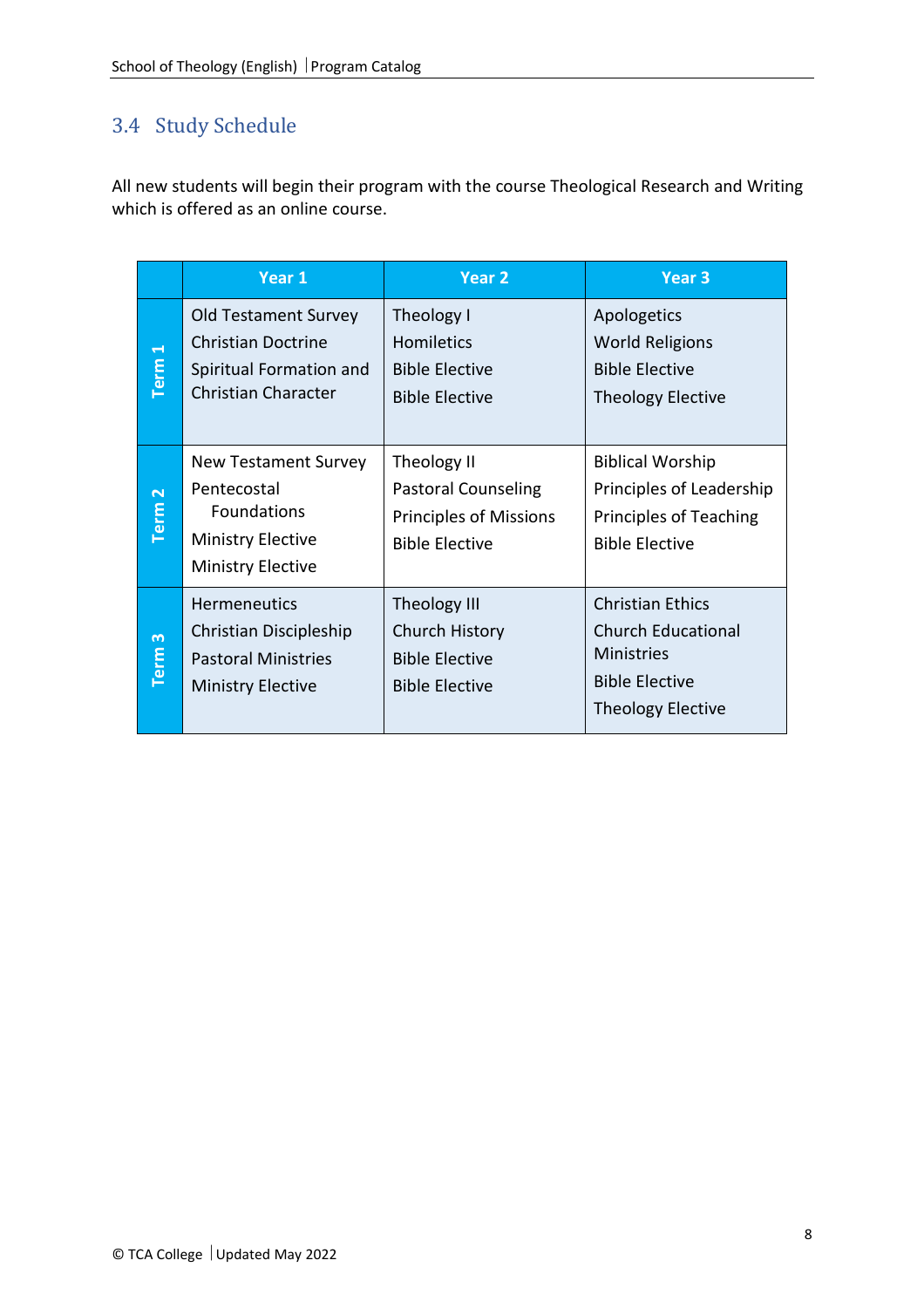## <span id="page-9-0"></span>**4 Graduate Diploma in Christian Studies (onsite/online)**

The Graduate Diploma in Christian Studies (GDCS) is a program for students who hold a bachelor's degree in disciplines other than theology. The course helps students develop a strong foundation for understanding the Bible and Christian doctrine, as well as apply theological knowledge to their everyday ministry.

| Credits                                 | 30 credits for non-theological Bachelor degree holders |
|-----------------------------------------|--------------------------------------------------------|
| Period of Candidature Full-time: 1 year |                                                        |
|                                         | Part-time: Up to 3 years                               |
|                                         | Online: Up to 3 years                                  |

A 3-credit course is the equivalent to 100 hours of notional learning. This includes both contact time as well as self-study.

#### There are 2 modes of study:

**Onsite students** will study their courses in face-to-face classes. They may also choose to take some online courses. Full-time students will study 3-4 courses a term whereas parttime students will study 1-2 courses a term. They can expect to spend a total of 7-8 hours of study time each week for each course.

**Online students** will study all their courses online. Students will adhere to a study track assigned by the school and complete 2 courses a term. Students can expect to spend a total of 7-8 hours of study time each week for each course.

#### 4.1 General Aims

Upon successful completion of the program, students should demonstrate:

- Knowledge and understanding of Scripture and Christian doctrine
- Understanding of the nature of the church, its ministry and mission
- Love for the church and its mission in fulfilling the Great Commission
- Desire to adequately fill their roles in church and its mission
- Skill in the interpretation and application of Scripture to practical life situations

#### 4.2 Admission Requirements

The applicant should fulfil the following requirements

- Obtained a Bachelor degree from a recognized institution with a minimum GPA of 2.5\*
- Possess personal and spiritual maturity
- Be water baptized and involved in Christian ministry
- Recommended by his or her local church pastor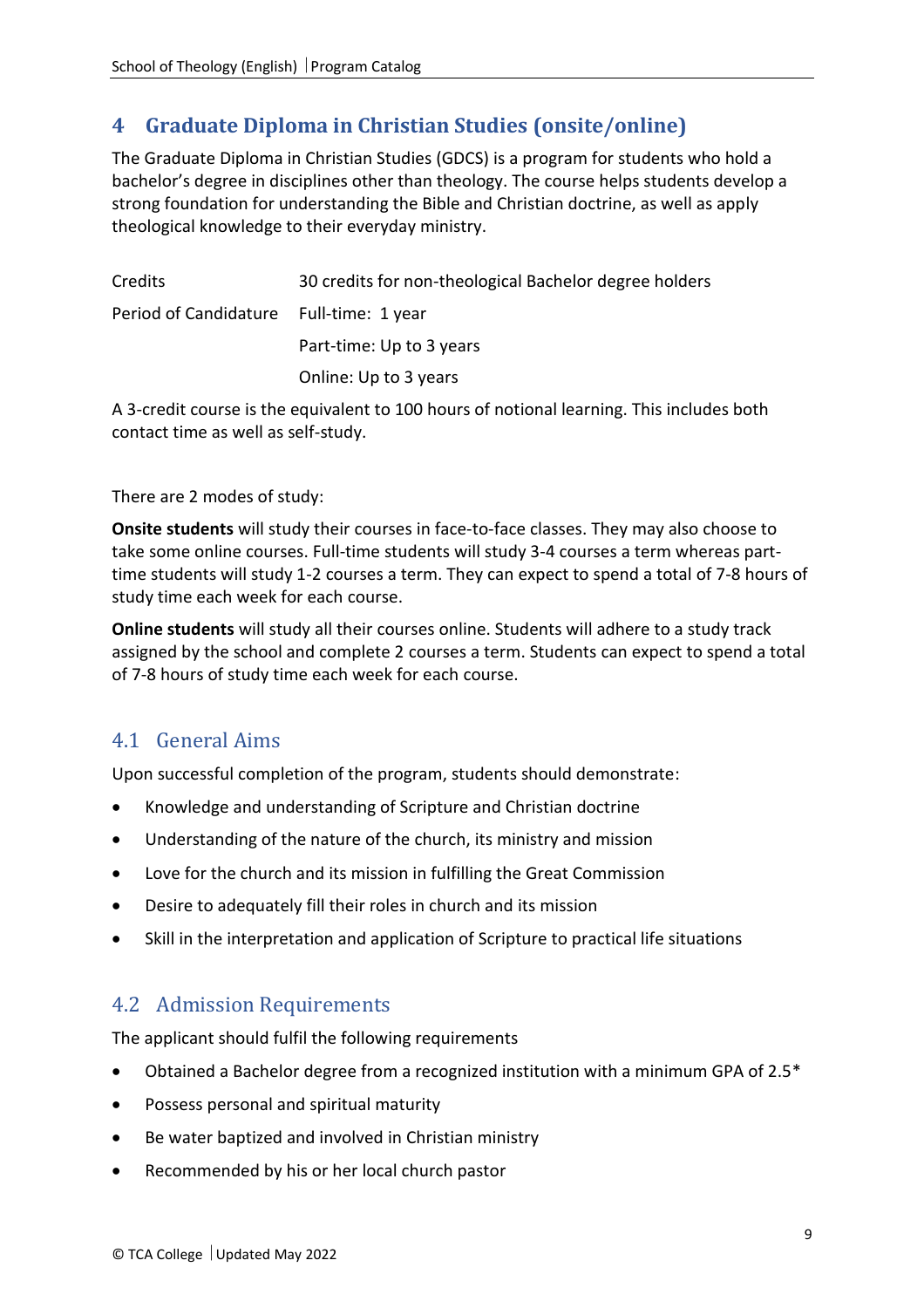\* Those obtained a GCE 'A' level certificate or diploma certificate can apply if they are at least 30 years old with at least 5 years of ministry experience. They will take a qualifying assessment. Successful applicants must maintain a cumulative GPA of 2.5 in the first 4 courses of the program.

International applicants must have obtained a TOEFL score of 80 (IBT) / 550 (PBT) or an IELTS score of 6.0 (or the equivalent).

## 4.3 Curriculum

| <b>BIBLE</b>                            | 9  |
|-----------------------------------------|----|
| <b>Old Testament Foundations</b>        | 3  |
| New Testament Foundations               | 3  |
| <b>Hermeneutics</b>                     | 3  |
| <b>THEOLOGY AND HISTORY</b>             | 12 |
| <b>Systematic Theology I</b>            | 3  |
| <b>Systematic Theology II</b>           | 3  |
| <b>Systematic Theology III</b>          | 3  |
| <b>Pentecostal Studies</b>              | 3  |
| <b>MINISTRY AND GENERAL</b>             | 9  |
| <b>Online Orientation</b>               | 0  |
| <b>Theological Research and Writing</b> | 3  |
| <b>Ministry Electives</b>               | 6  |
| <b>TOTAL CREDITS</b>                    | 30 |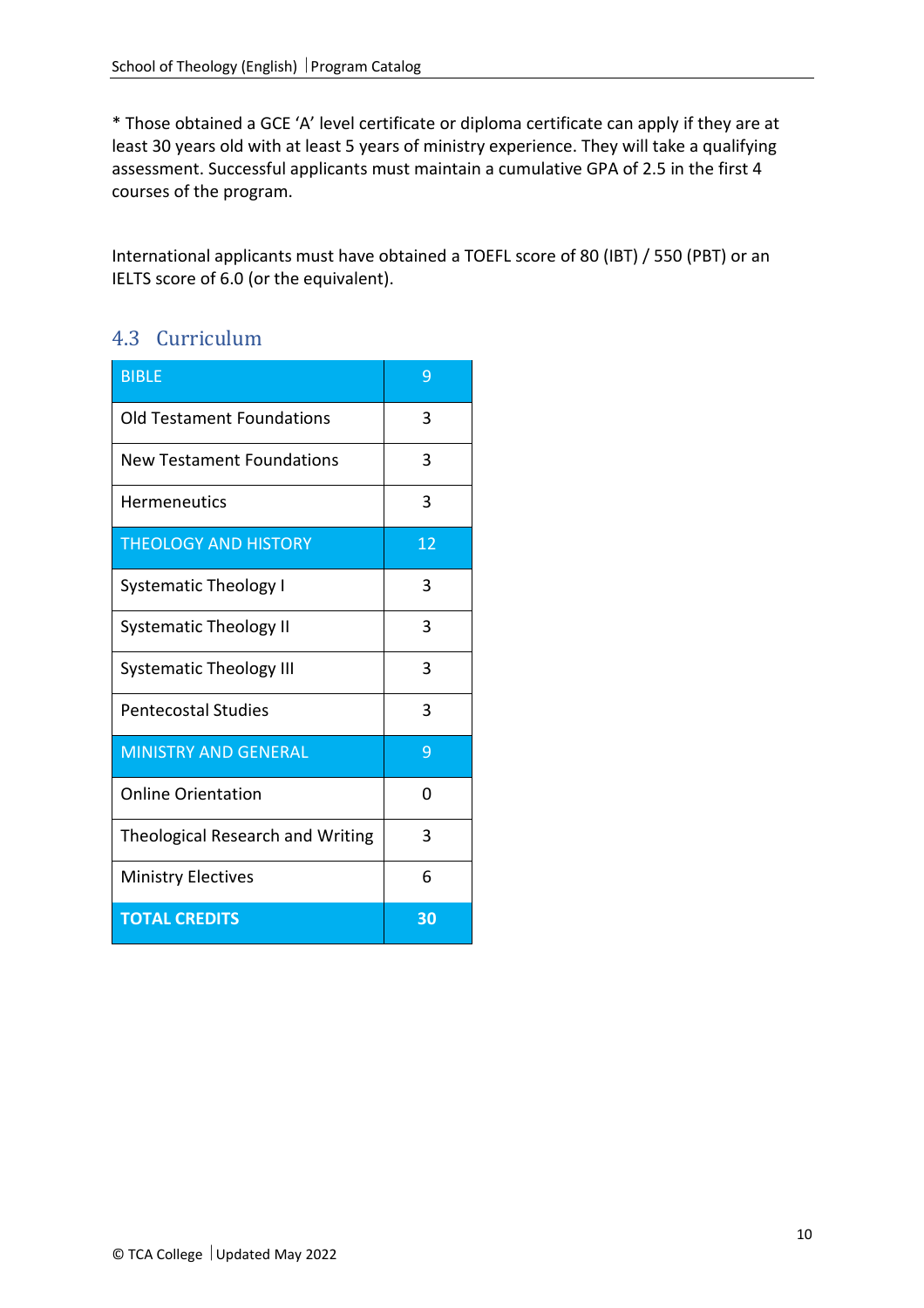#### 4.4 Study Schedule

All new students will begin their program with the course Theological Research and Writing which is offered as an online course.

#### **Onsite Students**

| Term <sub>1</sub>               | <b>Old Testament Foundations</b><br><b>Systematic Theology I</b><br><b>Ministry Elective</b>    |
|---------------------------------|-------------------------------------------------------------------------------------------------|
| $\overline{\mathbf{N}}$<br>Term | <b>New Testament Foundations</b><br><b>Systematic Theology II</b><br><b>Pentecostal Studies</b> |
| ო<br>Term                       | <b>Hermeneutics</b><br><b>Systematic Theology III</b><br><b>Ministry Elective</b>               |

#### **Fully Online Students**

#### Track for students starting the program in Term 1

| Term          | Year 1                                  | Year <sub>2</sub>              |
|---------------|-----------------------------------------|--------------------------------|
| $\mathbf{1}$  | <b>Theological Research and Writing</b> | <b>Hermeneutics</b>            |
|               | <b>Ministry Elective</b>                | <b>Systematic Theology III</b> |
| $\mathcal{P}$ | <b>Old Testament Foundations</b>        | <b>Systematic Theology I</b>   |
|               | <b>Ministry Elective</b>                |                                |
| 3             | <b>New Testament Foundations</b>        | <b>Systematic Theology II</b>  |
|               | <b>Pentecostal Studies</b>              |                                |

#### Track for students starting the program in Term 2

| Term           | Year 1                           | Year <sub>2</sub>              |
|----------------|----------------------------------|--------------------------------|
|                |                                  | <b>Hermeneutics</b>            |
|                |                                  | <b>Systematic Theology III</b> |
| $\overline{2}$ | Theological Research and         | <b>Systematic Theology I</b>   |
|                | Writing                          | <b>Ministry Elective</b>       |
|                | <b>Old Testament Foundations</b> |                                |
| 3              | <b>New Testament Foundations</b> | <b>Systematic Theology II</b>  |
|                | <b>Pentecostal Studies</b>       | <b>Ministry Elective</b>       |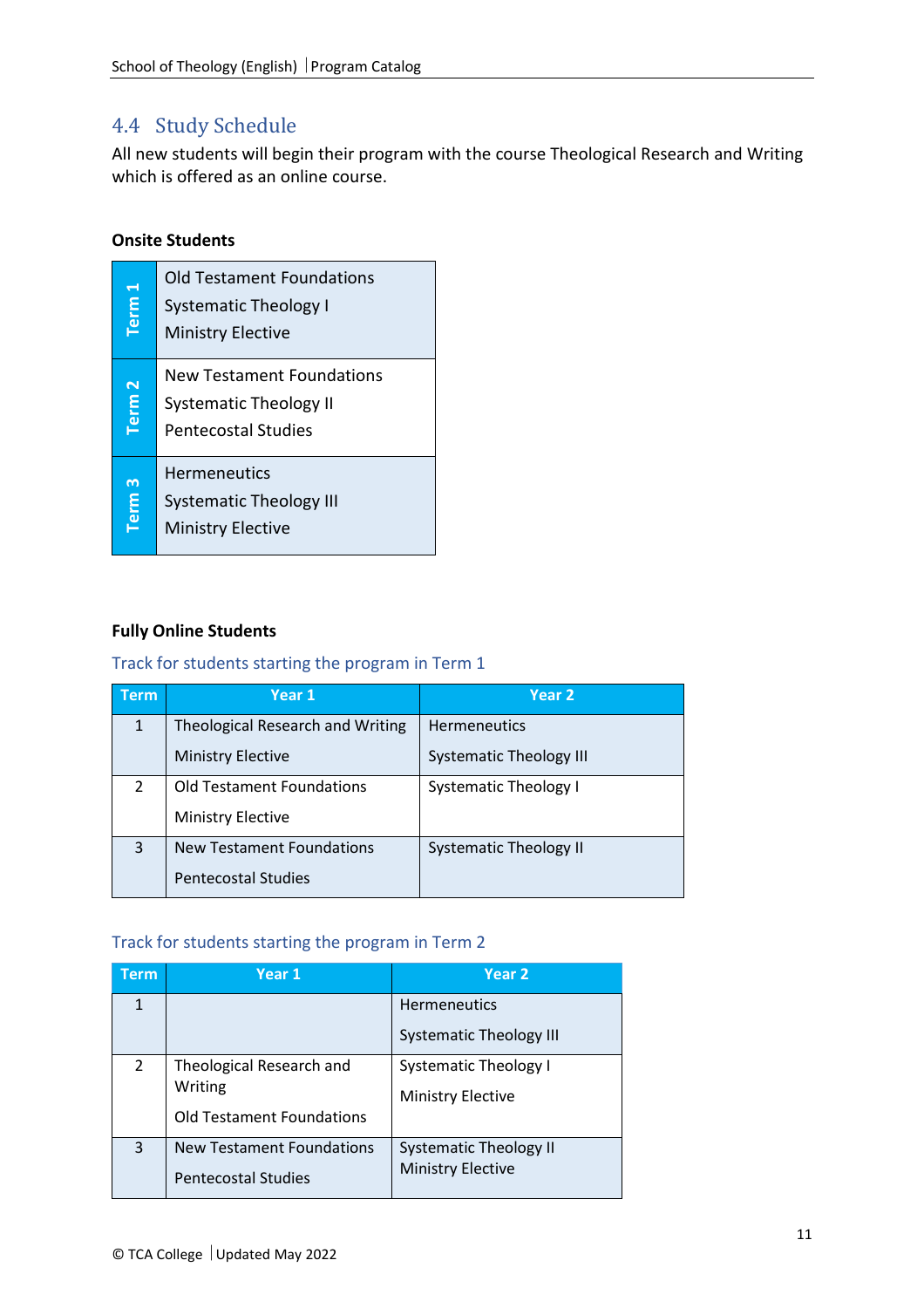#### Track for students starting the program in Term 3

| <b>Term</b>    | Year 1                                                                  | Year <sub>2</sub>                                                | Year 3                                                     |
|----------------|-------------------------------------------------------------------------|------------------------------------------------------------------|------------------------------------------------------------|
| $\mathbf{1}$   |                                                                         | <b>Hermeneutics</b><br><b>Ministry Elective</b>                  | <b>Systematic Theology III</b><br><b>Ministry Elective</b> |
| $\mathcal{P}$  |                                                                         | <b>Old Testament Foundations</b><br><b>Systematic Theology I</b> |                                                            |
| $\overline{3}$ | Theological Research and<br>Writing<br><b>New Testament Foundations</b> | <b>Systematic Theology II</b><br><b>Pentecostal Studies</b>      |                                                            |

Fully online students must adhere to their assigned track to pace their studies and aim to complete the program within the program duration.

The following ministry electives are sample online courses:

- Biblical Theology of Missions
- Biblical Worship
- Christian Discipleship
- Principles of Leadership
- Principles of Missions
- Spiritual Formation and Christian Character
- World Religions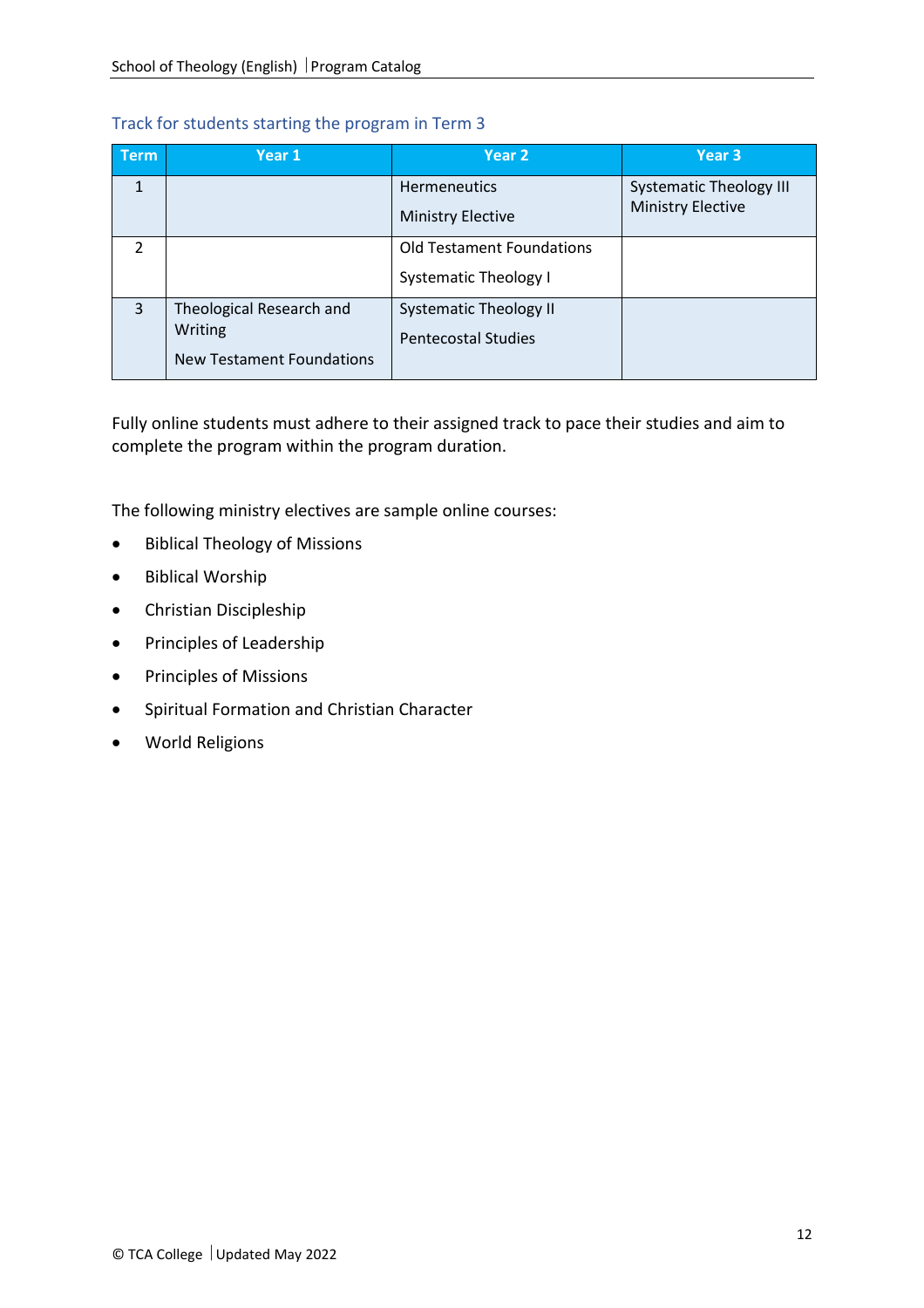## <span id="page-13-0"></span>**5 Master of Arts in Christian Studies (online)**

The Master of Arts in Christian Studies (MACS) is designed to provide students with a foundation in biblical studies, church history, theology, and Christian ministry. The uniqueness of the program lies in the courses being conducted fully online without the need for the students to leave their home countries. Students are expected to reflect, synthesize, and integrate their biblical and theological knowledge, spiritual formation, and practical ministry in their own local contexts.

| Credits | 30 credits for theological Bachelor degree holders     |
|---------|--------------------------------------------------------|
|         | 60 credits for non-theological Bachelor degree holders |
|         | Period of Candidature Up to 3 years (30 credits)       |
|         | Up to 6 years (60 credits)                             |

A 3-credit course is the equivalent to 100 hours of notional learning. This includes both contact time as well as self-study.

As this is a fully online program, students will study all courses online. Students will adhere to a study track assigned by the School and complete 2 courses a term. Students can expect to spend a total of 8-9 hours of study time each week for each course.

#### 5.1 Program Aims

Upon successful completion of the program, students should demonstrate:

- Knowledge and understanding of Scripture and Christian doctrine
- Understanding of the nature of the church, its ministry and mission
- Discernment of the various trends in contemporary ministry
- Capacity to reflect theologically on contemporary issues in the Christian community and make independently formed judgments
- Love for the church and its mission in fulfilling the Great Commission
- Commitment to developing spiritual maturity in themselves and others
- Skill in the interpretation and application of Scripture to practical life situations
- Integration of Bible, Christian theology, and ministry praxis

#### 5.2 Admission Requirements

The applicant should fulfil the following requirements

- Obtained a Bachelor degree from a recognized institution with a minimum GPA of 2.5
- Possess personal and spiritual maturity
- Be water baptized and involved in Christian ministry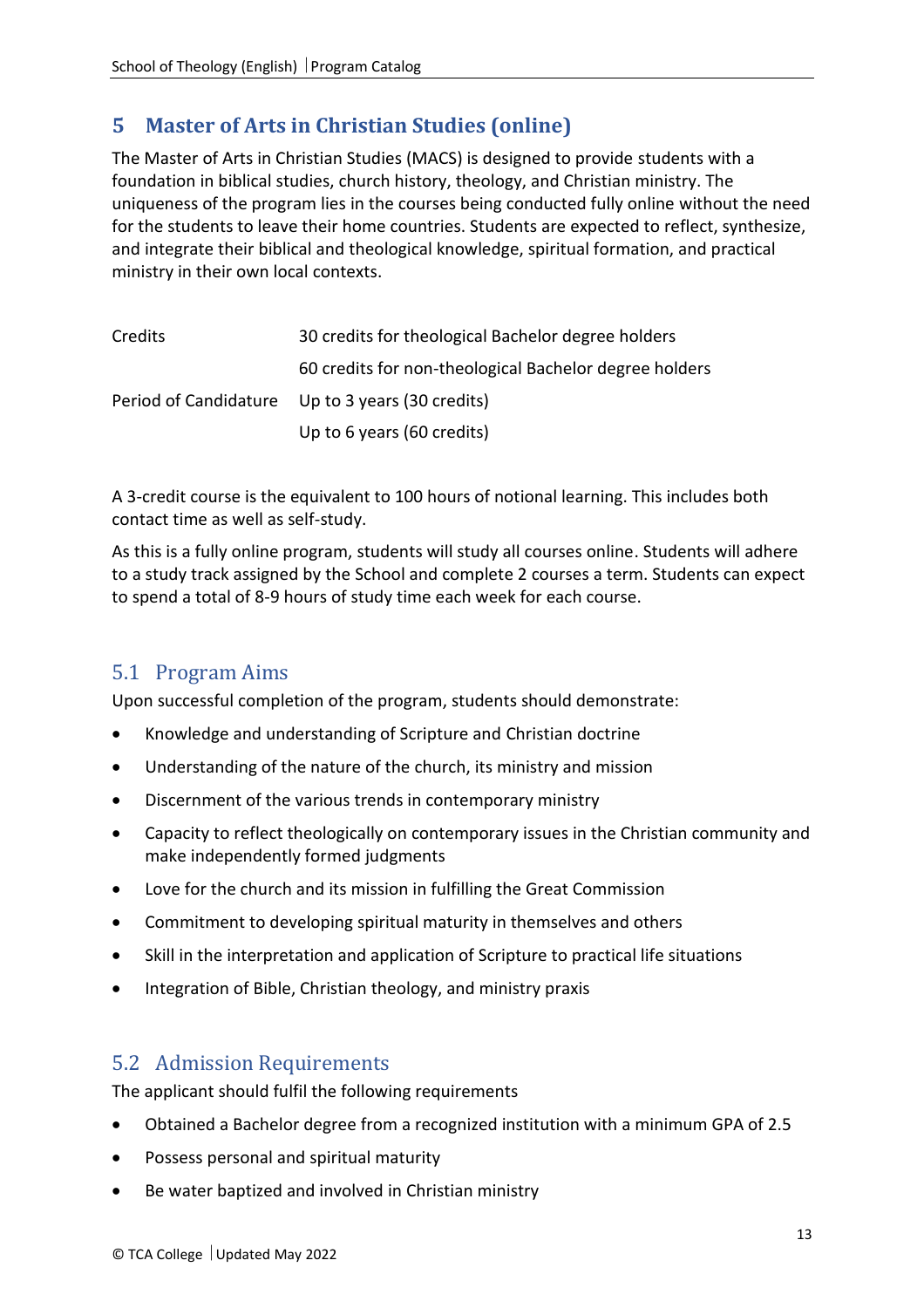• Recommended by his or her local church pastor

International applicants must have obtained a TOEFL score of 80 (IBT) / 550 (PBT) or an IELTS score of 6.0 (or the equivalent).

| 5.3 Curriculum |  |  |
|----------------|--|--|
|                |  |  |
|                |  |  |

| <b>BIBLE</b>                | 18 | <b>MINISTRY AND GENERAL</b>                    | 24       |
|-----------------------------|----|------------------------------------------------|----------|
| Old Testament Foundations*  | 3  | <b>Online Orientation</b>                      | $\Omega$ |
| New Testament Foundations*  | 3  | Theological Research and<br>Writing*           | 3        |
| Hermeneutics*               | 3  | Christian Discipleship                         | 3        |
| <b>Bible Electives</b>      | 9  | Principles of Leadership                       | 3        |
| <b>THEOLOGY AND HISTORY</b> | 18 | Spiritual Formation and Christian<br>Character | 3        |
| Systematic Theology I*      | 3  | <b>Ministry Electives</b>                      | 12       |
| Systematic Theology II*     | 3  | <b>TOTAL CREDITS</b>                           | 60       |
| Systematic Theology III*    | 3  |                                                |          |
| Pentecostal Studies*        | 3  |                                                |          |
| Church History*             | 3  |                                                |          |
| <b>Theology Elective</b>    | 3  |                                                |          |

| <b>MINISTRY AND GENERAL</b>                    | 24 |
|------------------------------------------------|----|
| <b>Online Orientation</b>                      | ი  |
| Theological Research and<br>Writing*           | 3  |
| Christian Discipleship                         | 3  |
| Principles of Leadership                       | 3  |
| Spiritual Formation and Christian<br>Character | 3  |
| <b>Ministry Electives</b>                      | 12 |
| <b>TOTAL CREDITS</b>                           | 60 |

Theological Bachelor degree holders are expected to have completed subjects marked with an asterisk(\*) in their Bachelor degrees. Otherwise, these subjects may be required as deficiencies in the program of study.

#### 5.4 Study Schedule

The School of Theology follows a trimester system with 3 terms in a year. Each term consists of 13 weeks. Students should check with the school for the exact dates for the school terms.

| Term          | <b>Month</b> |
|---------------|--------------|
|               | Jan – Mar    |
| $\mathcal{P}$ | $May - Jul$  |
|               | $Sep - Nov$  |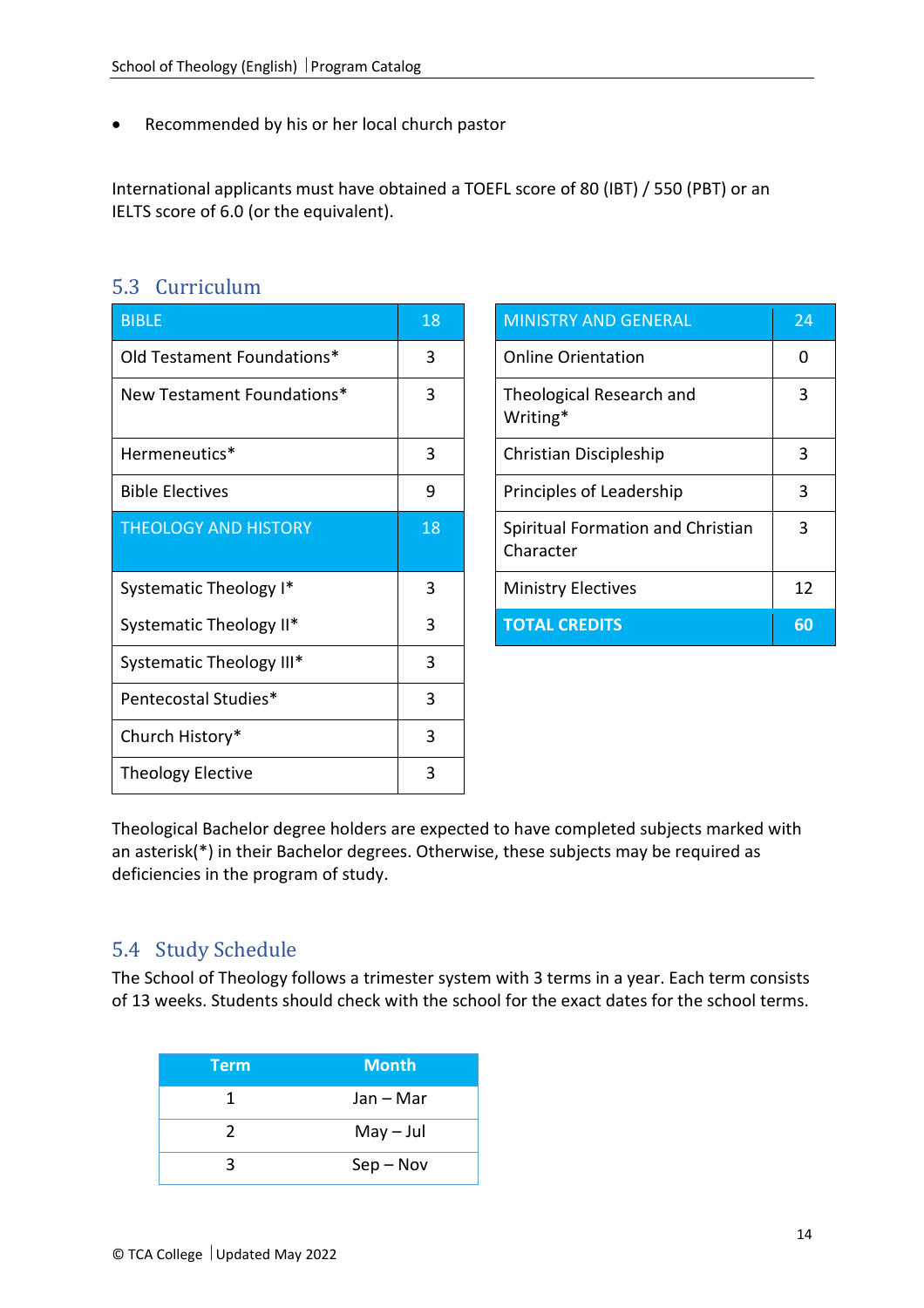Students can be admitted into the program at the start of any school term.

|                                  | Year 1                                                                                          | Year 2                                                   | Year 3                                            | Year 4                                            |
|----------------------------------|-------------------------------------------------------------------------------------------------|----------------------------------------------------------|---------------------------------------------------|---------------------------------------------------|
| $\overline{\phantom{0}}$<br>Term | <b>Theological Research</b><br>and Writing<br>Christian<br>Discipleship                         | Systematic<br>Theology III<br><b>Hermeneutics</b>        | Church History<br><b>Ministry Elective</b>        | <b>Bible Elective</b><br><b>Ministry Elective</b> |
| $\sim$<br>Term                   | Old Testament<br><b>Foundations</b><br><b>Spiritual Formation</b><br>and Christian<br>Character | Systematic<br>Theology I<br><b>Ministry Elective</b>     | <b>Bible Elective</b><br><b>Ministry Elective</b> |                                                   |
| $\infty$<br>Term                 | <b>New Testament</b><br><b>Foundations</b><br><b>Pentecostal Studies</b>                        | Systematic<br>Theology II<br>Principles of<br>Leadership | <b>Bible Elective</b><br><b>Theology Elective</b> |                                                   |

#### Suggested track for students starting the program in Term 1

#### Suggested track for students starting the program in Term 2

|                                  | Year 1                                                                 | Year 2                                                   | Year 3                                            | Year 4                                                                               |
|----------------------------------|------------------------------------------------------------------------|----------------------------------------------------------|---------------------------------------------------|--------------------------------------------------------------------------------------|
| $\overline{\phantom{0}}$<br>Term |                                                                        | Systematic<br><b>Theology III</b><br>Hermeneutics        | Christian<br>Discipleship<br>Church History       | <b>Bible Elective</b><br><b>Ministry Elective</b>                                    |
| $\sim$<br>Term                   | Theological<br>Research and<br>Writing<br>Old Testament<br>Foundations | Systematic<br>Theology I<br><b>Ministry Elective</b>     | <b>Bible Elective</b><br><b>Ministry Elective</b> | <b>Spiritual Formation</b><br>and Christian<br>Character<br><b>Ministry Elective</b> |
| Term <sub>3</sub>                | New Testament<br><b>Foundations</b><br><b>Pentecostal Studies</b>      | Systematic<br>Theology II<br>Principles of<br>Leadership | <b>Bible Elective</b><br><b>Theology Elective</b> |                                                                                      |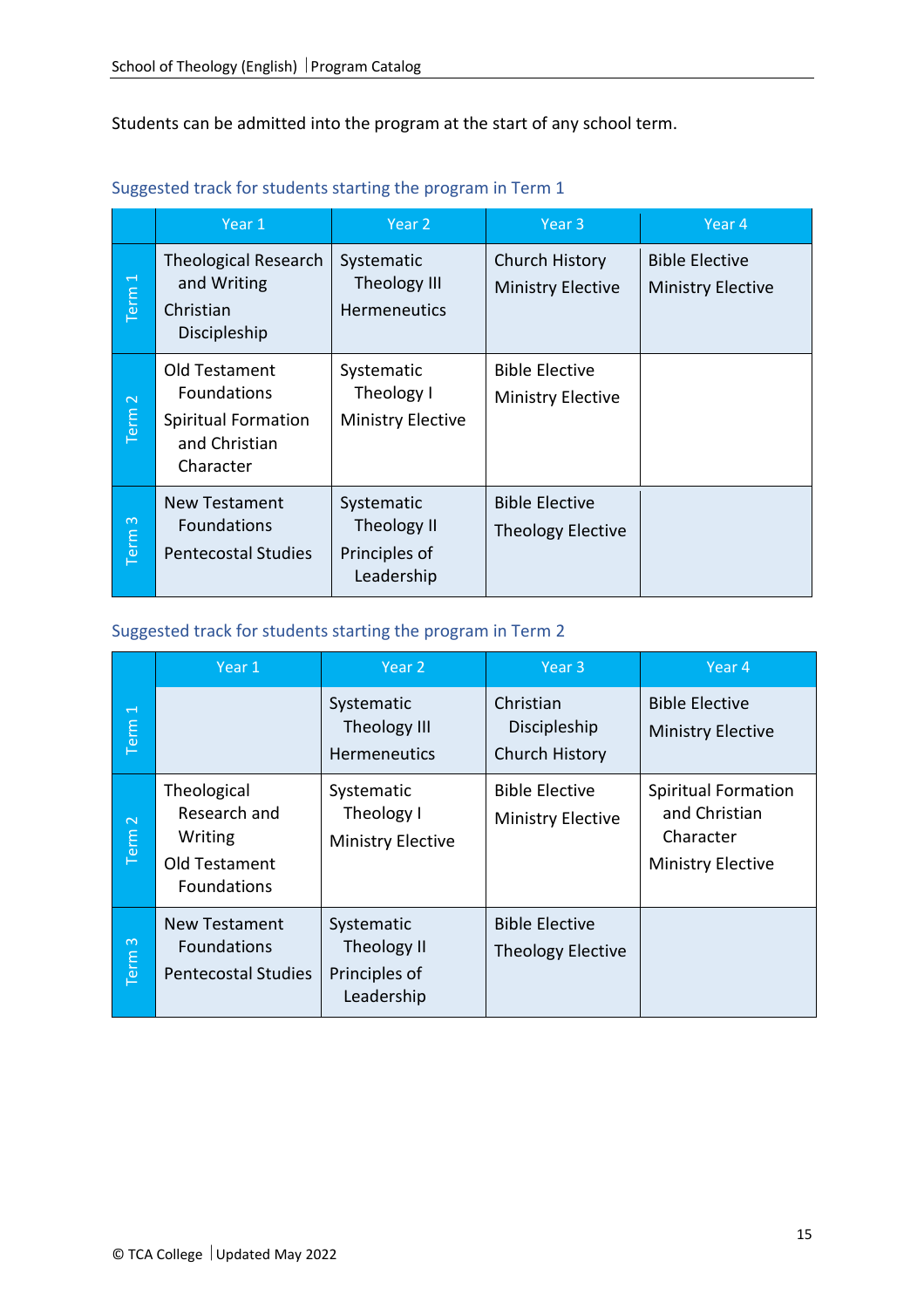|                                  | Year 1                                                                  | Year 2                                                                  | Year <sub>3</sub>                                    | Year 4                                                                               |
|----------------------------------|-------------------------------------------------------------------------|-------------------------------------------------------------------------|------------------------------------------------------|--------------------------------------------------------------------------------------|
| $\overline{\phantom{0}}$<br>Term |                                                                         | Systematic<br>Theology III<br>Christian<br>Discipleship                 | Hermeneutics<br><b>Ministry Elective</b>             | Church History<br><b>Ministry Elective</b>                                           |
| $\sim$<br>Term                   |                                                                         | Old Testament<br><b>Foundations</b><br>Systematic<br>Theology I         | <b>Bible Elective</b><br><b>Ministry Elective</b>    | <b>Spiritual Formation</b><br>and Christian<br>Character<br><b>Ministry Elective</b> |
| $\infty$<br>Term                 | Theological<br>Research and<br>Writing<br>Pentecostal<br><b>Studies</b> | <b>New Testament</b><br><b>Foundations</b><br>Systematic<br>Theology II | Principles of<br>Leadership<br><b>Bible Elective</b> | <b>Bible Elective</b><br><b>Theology Elective</b>                                    |

#### Suggested track for students starting the program in Term 3

Fully online students must adhere to their assigned track to pace their studies and aim to complete the program within the program duration.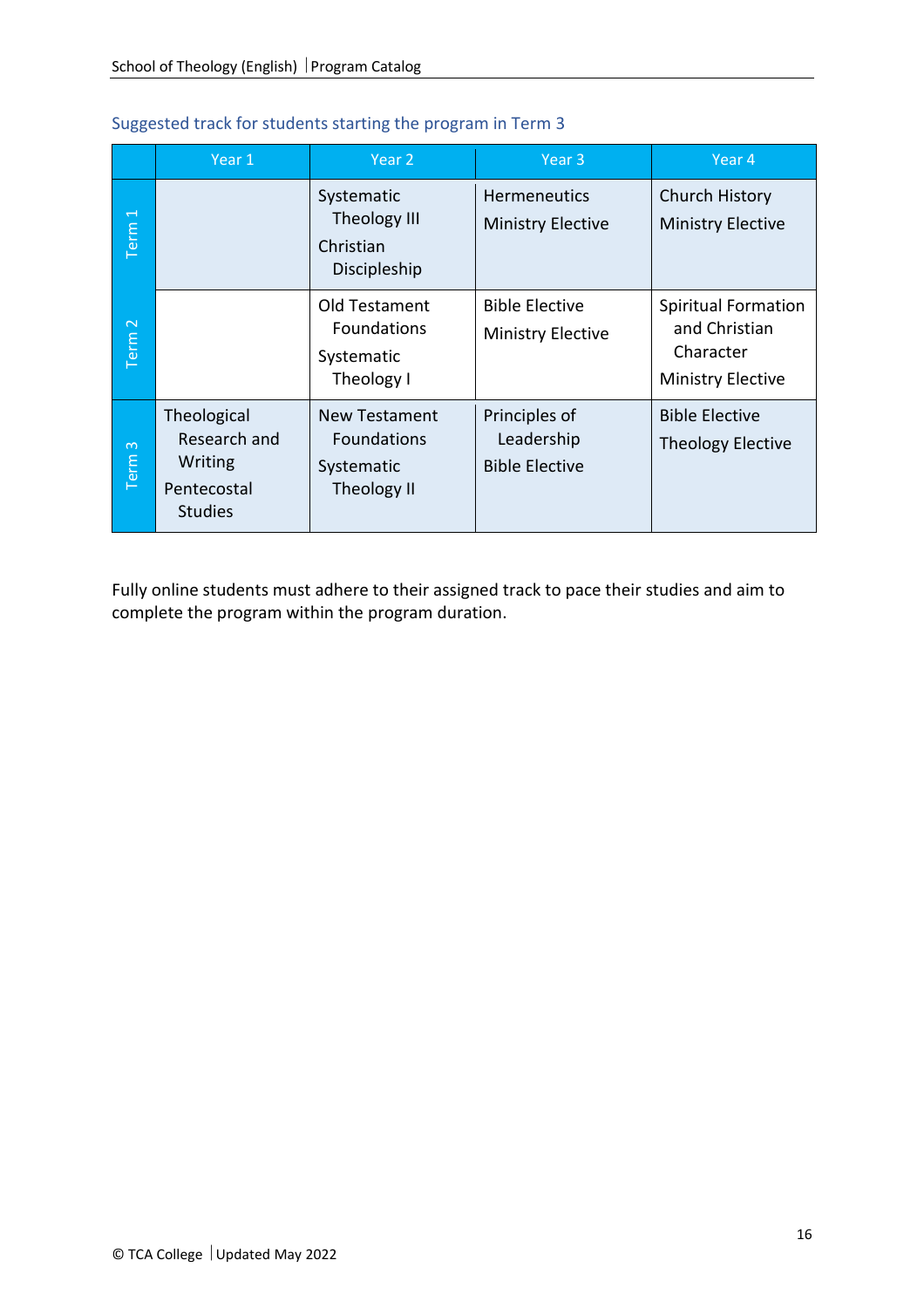## <span id="page-17-0"></span>**6 Master of Arts in Intercultural Studies**

The Master of Arts in Intercultural Studies (MAIS) offers graduates comprehensive and interdisciplinary exposure to biblical studies, Christian doctrine, and missions. The program aims to enrich you with a critical awareness of trends in world missions and help you to develop a firm grasp of the implications on the local church. The program also integrates field-based skills with conceptual knowledge to support effective cross-cultural communication and ministry in the mission field.

| Credits                | 30 credits for theological Bachelor degree holders     |  |
|------------------------|--------------------------------------------------------|--|
|                        | 60 credits for non-theological Bachelor degree holders |  |
| Period of Candidature: | Full-time: 1 year (30 credits)                         |  |
|                        | 2 years (60 credits)                                   |  |
|                        | Part-time: Up to 3 years (30 credits)                  |  |
|                        | Up to 6 years (60 credits)                             |  |

A 3-credit course is the equivalent to 100 hours of notional learning. This includes both contact time as well as self-study.

#### 6.1 General Aims

Upon successful completion of the program, students should demonstrate:

- Knowledge and understanding of Scripture and Christian doctrine.
- Understanding of the nature of the church, its ministry and mission.
- Discernment of various trends in world missions and its implications for the local church and church growth.
- Capacity to reflect theologically on contemporary issues in the world missions and make independently formed judgments.
- Compassion for the lost and commitment to world-wide evangelism.
- Commitment to developing spiritual maturity in themselves and others.
- Skill in the interpretation and application of Scripture to practical life situations.
- Ability to communicate biblical truth with clarity and conviction.
- Skills in living, working, and ministering cross-culturally.
- Professional skill competencies in missions work.

#### 6.2 Admission Requirements

The applicant should fulfil the following requirements

- Obtained a Bachelor degree from a recognized institution with a minimum GPA of 2.5
- Possess personal and spiritual maturity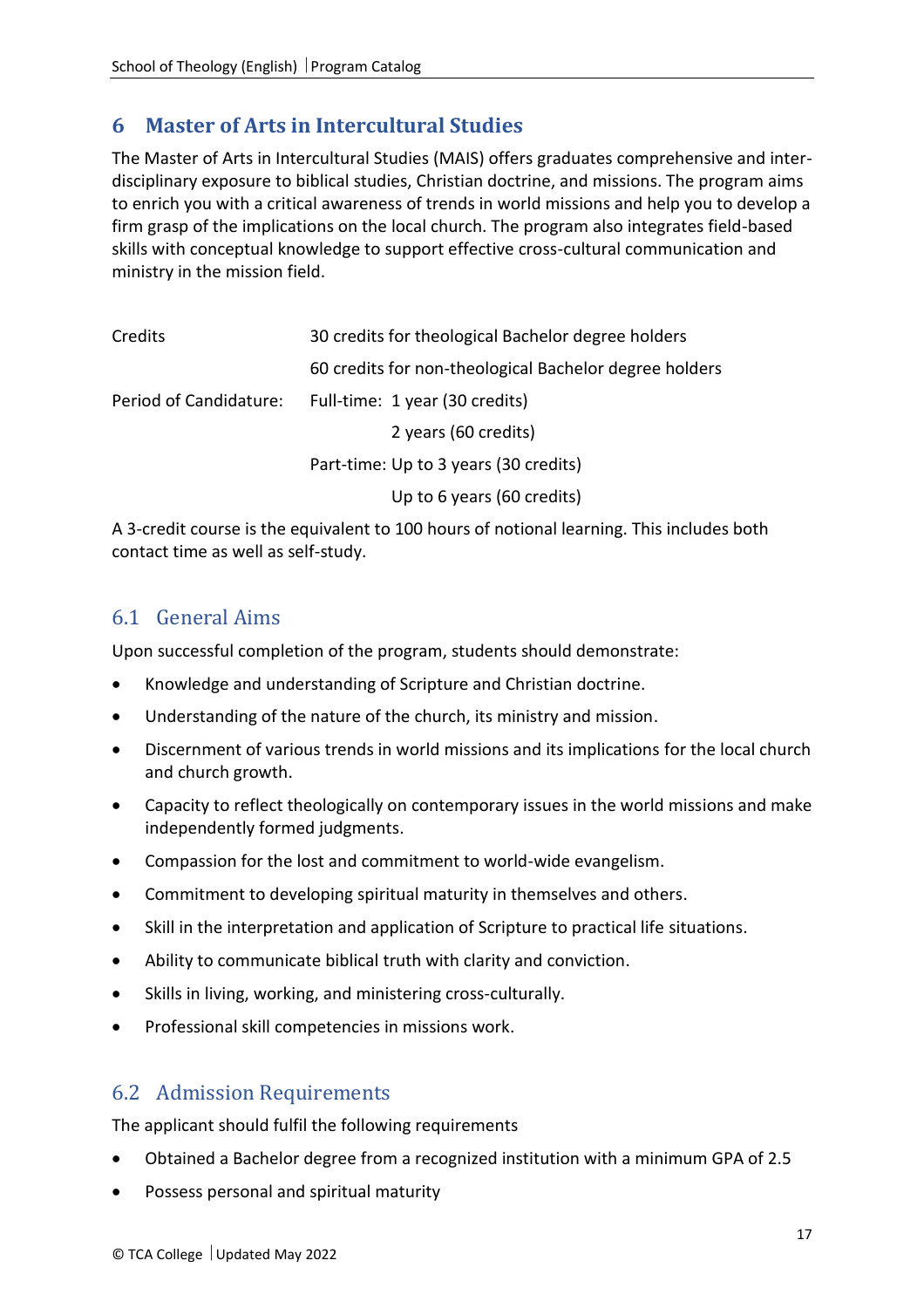- Be water baptized and involved in Christian ministry
- Recommended by his or her local church pastor

International applicants must have obtained a TOEFL score of 80 (IBT) / 550 (PBT) or an IELTS score of 6.0 (or the equivalent).

#### 6.3 Curriculum

| <b>BIBLE</b>                | 15 |
|-----------------------------|----|
| Old Testament Foundations*  | 3  |
| New Testament Foundations*  | 3  |
| Hermeneutics*               | 3  |
| <b>Bible Electives</b>      | 6  |
| <b>THEOLOGY AND HISTORY</b> | 18 |
| Systematic Theology I*      | 3  |
| Systematic Theology II*     | 3  |
| Systematic Theology III*    | 3  |
| <b>Pentecostal Studies</b>  | 3  |
| Church History*             | 3  |
| <b>Theology Elective</b>    | 3  |

| <b>BIBLE</b>                | 15 | <b>MINISTRY AND GENERAL</b>          | 27 |
|-----------------------------|----|--------------------------------------|----|
| Old Testament Foundations*  | 3  | <b>Online Orientation</b>            | 0  |
| New Testament Foundations*  | 3  | Theological Research and Writing *   | 3  |
| Hermeneutics*               | 3  | <b>Biblical Theology of Missions</b> | 3  |
| <b>Bible Electives</b>      | 6  | <b>Cultural Anthropology</b>         | 3  |
| <b>THEOLOGY AND HISTORY</b> | 18 | Homiletics*                          | 3  |
| Systematic Theology I*      | 3  | Principles of Missions*              | 3  |
| Systematic Theology II*     | 3  | <b>World Religions</b>               | 3  |
| Systematic Theology III*    | 3  | <b>Missions Electives</b>            | 9  |
| <b>Pentecostal Studies</b>  | 3  | <b>TOTAL CREDITS</b>                 | 60 |
|                             |    |                                      |    |

Theological Bachelor degree holders are expected to have completed subjects marked with an asterisk (\*) in their Bachelor degrees. Otherwise, these subjects may be required as deficiencies in the program of study.

## 6.4 Study Schedule

All new students will begin their program with the course Theological Research and Writing which is offered as an online course.

Students can choose to study their courses online if they are offered.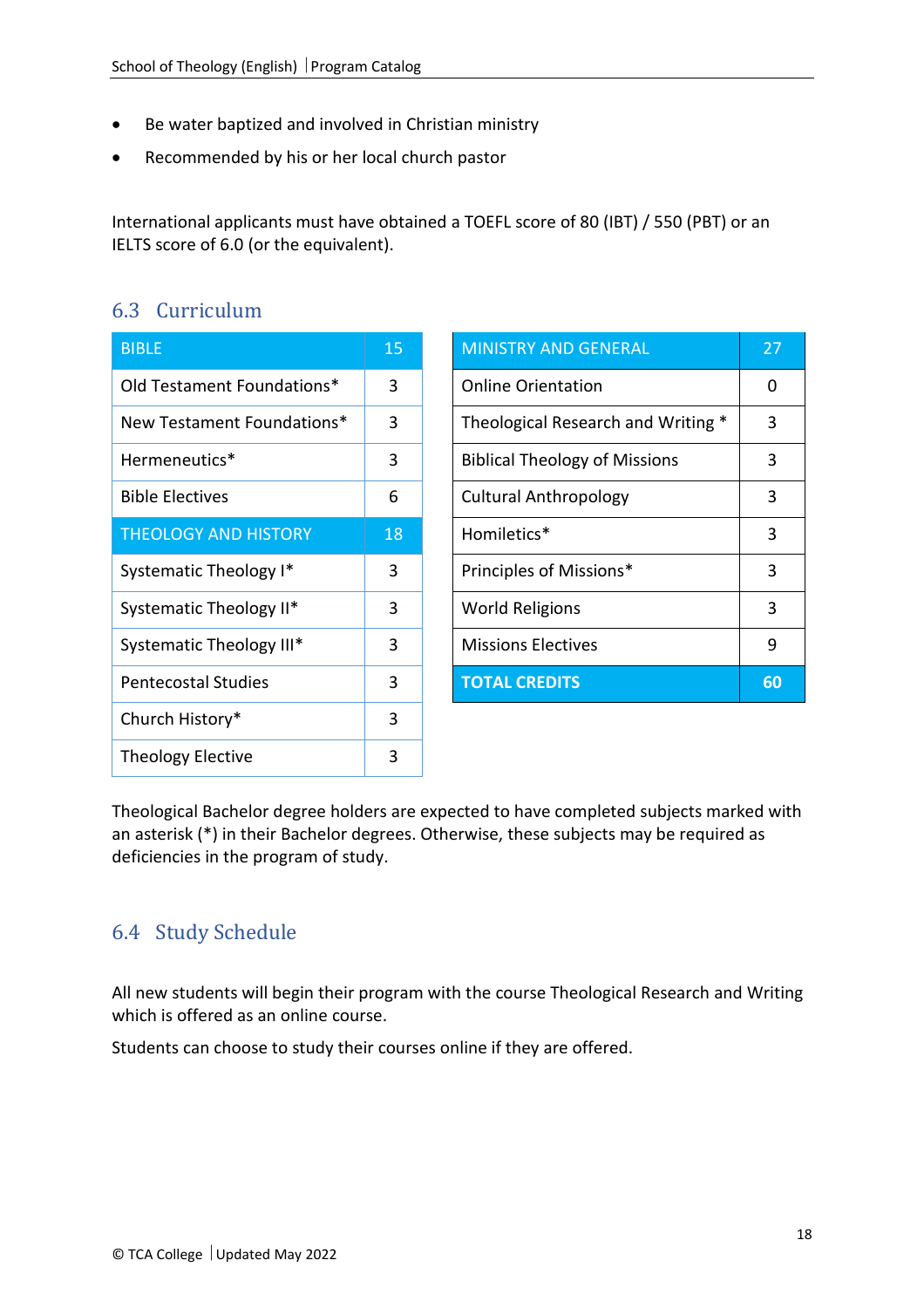|                                                                                                                                        | Year 1                                                                                   | Year <sub>2</sub>                                                                                       |  |
|----------------------------------------------------------------------------------------------------------------------------------------|------------------------------------------------------------------------------------------|---------------------------------------------------------------------------------------------------------|--|
| <b>Old Testament Foundations</b><br>$\overline{\phantom{0}}$<br>Term<br><b>Biblical Theology of Missions</b><br><b>World Religions</b> |                                                                                          | <b>Systematic Theology I</b><br><b>Homiletics</b><br><b>Missions Elective</b>                           |  |
| Term <sub>2</sub>                                                                                                                      | New Testament Foundations<br><b>Pentecostal Studies</b><br><b>Principles of Missions</b> | <b>Systematic Theology II</b><br><b>Bible Elective</b><br><b>Theology Elective</b><br>Missions Elective |  |
| $\infty$<br>Term                                                                                                                       | <b>Hermeneutics</b><br><b>Church History</b><br><b>Cultural Anthropology</b>             | <b>Systematic Theology III</b><br><b>Bible Elective</b><br><b>Missions Elective</b>                     |  |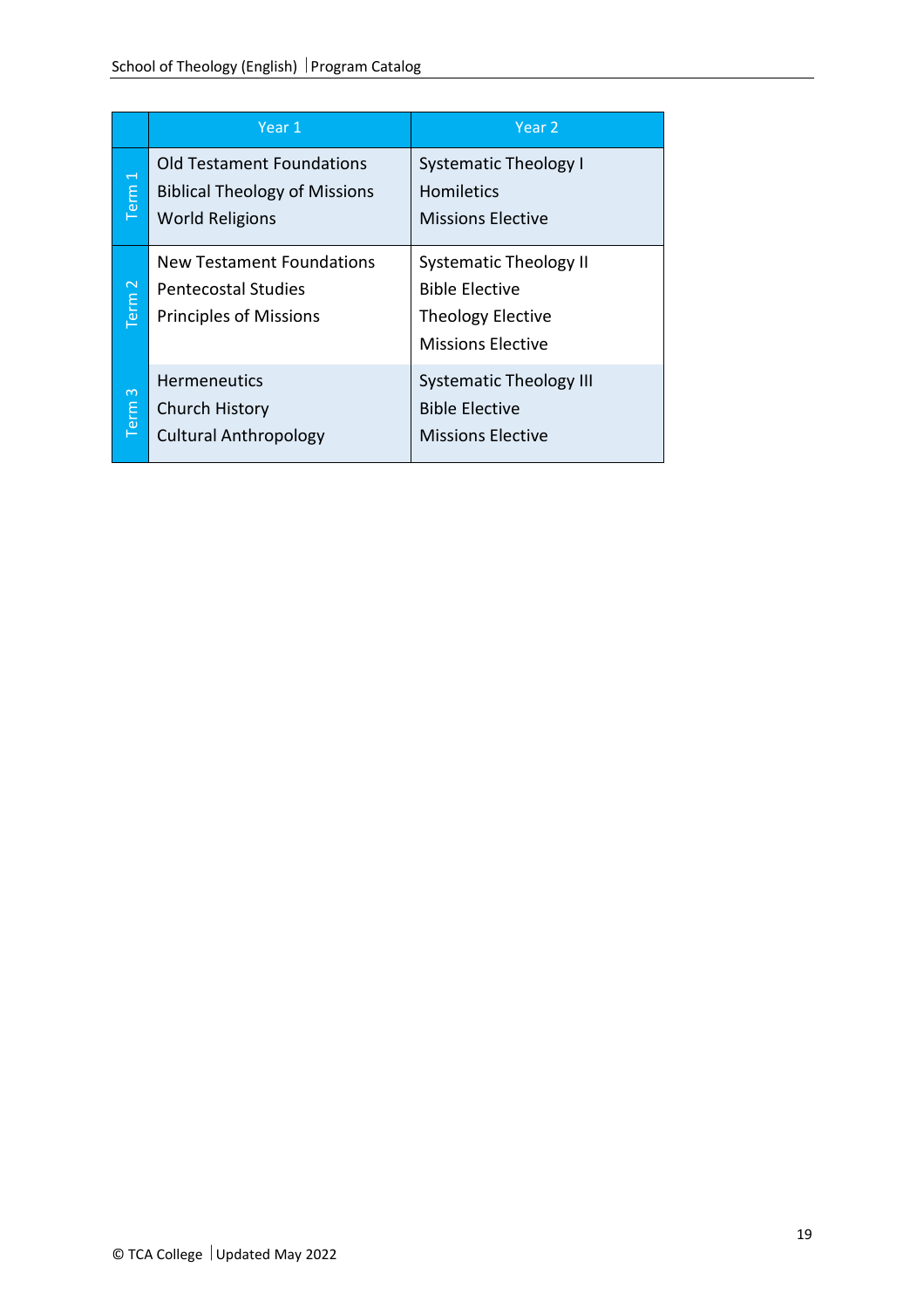## <span id="page-20-0"></span>**7 Master of Arts in Ministry**

The Master of Arts in Ministry (MAM) is designed to provide graduates a comprehensive understanding of Scripture, Christian doctrine, and practical ministry. It is most ideal for students who desire to develop critical and reflexive knowledge of contemporary issues concerning the church. The program's uniqueness lies in its solid emphasis on the practical aspects of ministry. As a student, you can expect to be enriched by the School's balanced approach to marrying the acquisition of knowledge of Scripture and practical ministry experiences, such as preaching, teaching and pastoral ministry.

| Credits               | 30 credits for theological Bachelor degree holders     |                                       |  |
|-----------------------|--------------------------------------------------------|---------------------------------------|--|
|                       | 60 credits for non-theological Bachelor degree holders |                                       |  |
| Period of Candidature | Full-time: 1 year (30 credits)<br>2 years (60 credits) |                                       |  |
|                       |                                                        |                                       |  |
|                       |                                                        | Part-time: Up to 3 years (30 credits) |  |
|                       |                                                        | Up to 6 years (60 credits)            |  |

A 3-credit course is the equivalent to 100 hours of notional learning. This includes both contact time as well as self-study.

#### 7.1 General Aims

Upon successful completion of the program, students should demonstrate:

- Knowledge and understanding of Scripture and Christian doctrine
- Understanding of the nature of the church, its ministry and mission
- Discernment of the various trends in contemporary ministry
- Capacity to reflect theologically on contemporary issues in the Christian community and make independently formed judgments
- Love for the church and its mission in fulfilling the Great Commission
- Desire to adequately fill their roles in church and its mission
- Commitment to developing spiritual maturity in themselves and others
- Skill in the interpretation and application of Scripture to practical life situations
- Ability to communicate biblical truth with clarity and conviction
- Professional skill competencies in the ministries of the church

#### 7.2 Admission Requirements

The applicant should fulfil the following requirements

- Obtained a Bachelor degree from a recognized institution with a minimum GPA of 2.5
- Possess personal and spiritual maturity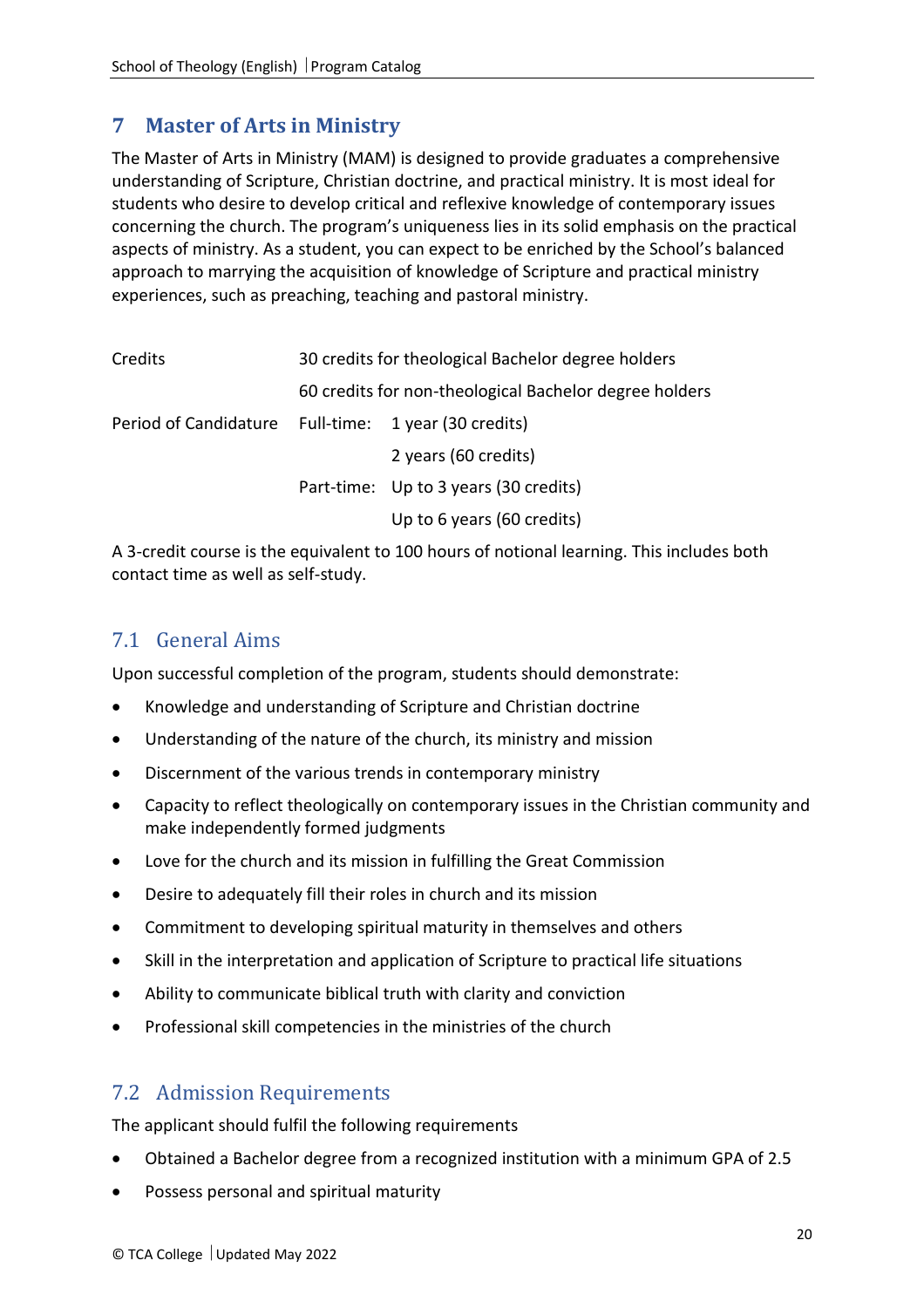- Be water baptized and involved in Christian ministry
- Recommended by his or her local church pastor

International applicants must have obtained a TOEFL score of 80 (IBT) / 550 (PBT) or an IELTS score of 6.0 (or the equivalent).

#### 7.3 Curriculum

| <b>BIBLE</b>                | 15 | <b>MINISTRY AND GENERAL</b>          | 27 |
|-----------------------------|----|--------------------------------------|----|
| Old Testament Foundations*  | 3  | <b>Online Orientation</b>            | 0  |
| New Testament Foundations*  | 3  | Theological Research and<br>Writing* | 3  |
| Hermeneutics*               | 3  | <b>Biblical Theology of Missions</b> | 3  |
| <b>Bible Electives</b>      | 6  | Christian Discipleship               | 3  |
| <b>THEOLOGY AND HISTORY</b> | 18 | Homiletics*                          | 3  |
| Systematic Theology I*      | 3  | Pastoral Theology and<br>Leadership  | 3  |
| Systematic Theology II*     | 3  | Principles of Teaching*              | 3  |
| Systematic Theology III*    | 3  | <b>Ministry Electives</b>            | 9  |
| <b>Pentecostal Studies</b>  | 3  | <b>TOTAL CREDITS</b>                 | 60 |
| Church History*             | 3  |                                      |    |
| <b>Theology Elective</b>    | 3  |                                      |    |

| <b>MINISTRY AND GENERAL</b>          | 27 |
|--------------------------------------|----|
| <b>Online Orientation</b>            | O  |
| Theological Research and<br>Writing* | 3  |
| <b>Biblical Theology of Missions</b> | 3  |
| Christian Discipleship               | 3  |
| Homiletics*                          | 3  |
| Pastoral Theology and<br>Leadership  | 3  |
| Principles of Teaching*              | 3  |
| <b>Ministry Electives</b>            | 9  |
| <b>TOTAL CREDITS</b>                 | 60 |

Theological Bachelor degree holders are expected to have completed subjects marked with an asterisk(\*) in their Bachelor degrees. Otherwise, these subjects may be required as deficiencies in the program of study.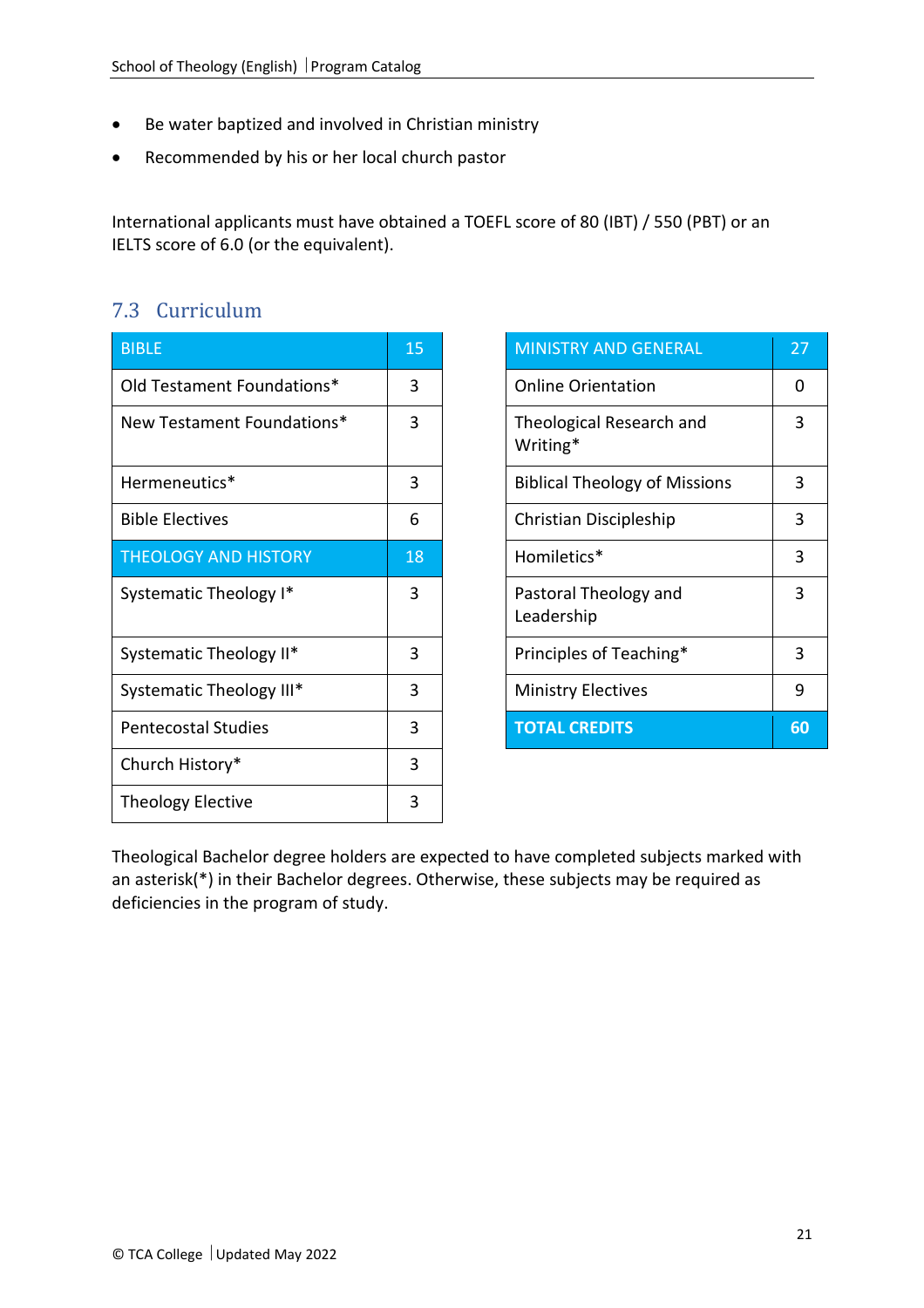## 7.4 Study Schedule

All new students will begin their program with the course Theological Research and Writing which is offered as an online course.

Students can choose to study their courses online if they are offered.

|                            | Year 1                           | Year 2                               |  |
|----------------------------|----------------------------------|--------------------------------------|--|
|                            | <b>Old Testament Foundations</b> | <b>Biblical Theology of Missions</b> |  |
| Term <sub>1</sub>          | <b>Systematic Theology I</b>     | <b>Homiletics</b>                    |  |
|                            | <b>Ministry Elective</b>         | <b>Bible Elective</b>                |  |
|                            |                                  | <b>Ministry Elective</b>             |  |
|                            | New Testament Foundations        | <b>Principles of Teaching</b>        |  |
| Term <sub>2</sub>          | <b>Systematic Theology II</b>    | <b>Bible Elective</b>                |  |
| <b>Pentecostal Studies</b> |                                  | <b>Theology Elective</b>             |  |
|                            | <b>Hermeneutics</b>              | Christian Discipleship               |  |
| $\infty$                   | <b>Systematic Theology III</b>   | <b>Church History</b>                |  |
| Term                       | <b>Ministry Elective</b>         | Pastoral Theology and Leadership     |  |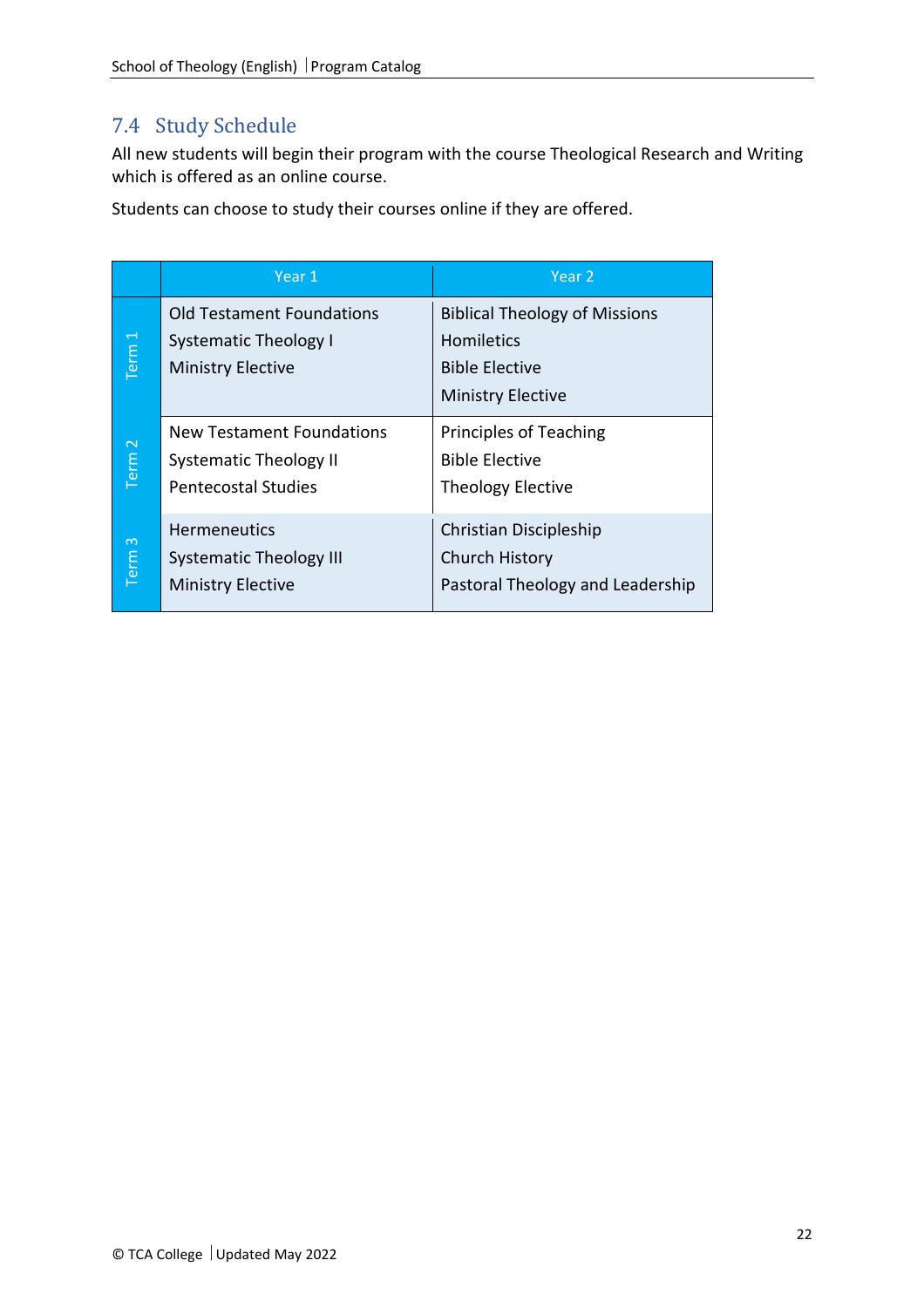#### <span id="page-23-0"></span>**8 Master of Divinity**

The Master of Divinity (MDiv) is intended for graduates who desire to attain a critical grasp of Scripture, grounding in biblical languages, and a comprehensive understanding of Christian doctrine. As a student, you can expect to learn and develop analytic and reflexive skills to discuss critical issues facing the church today. You will also refine your practical skills in ministry, including leadership, preaching, teaching, pastoral ministry, discipleship and missions. The program also provides you with opportunities to delve deeper into specific areas of interest.

| Credits               | 60 credits for theological Bachelor degree holders<br>90 credits for non-theological Bachelor degree holders |                                       |
|-----------------------|--------------------------------------------------------------------------------------------------------------|---------------------------------------|
|                       |                                                                                                              |                                       |
| Period of Candidature |                                                                                                              | Full-time: 2 years (60 credits)       |
|                       |                                                                                                              | 3 years (90 credits)                  |
|                       |                                                                                                              | Part-time: Up to 6 years (60 credits) |
|                       |                                                                                                              | Up to 9 years (90 credits)            |

A 3-credit course is the equivalent to 100 hours of notional learning. This includes both contact time as well as self-study.

#### 8.1 General Aims

Upon successful completion of the program, students should demonstrate:

- Knowledge and understanding of Scripture and Christian doctrine
- Competence in Biblical Hebrew or Greek so as to interpret and communicate biblical truth
- Understanding of the nature of the church, its ministry and mission
- Discernment of the various trends in contemporary ministry
- Capacity to reflect theologically on contemporary issues in the Christian community and make independently formed judgments
- Love for the church and its mission in fulfilling the Great Commission
- Sanctified aspirations in professional ministry
- Commitment to developing spiritual maturity in themselves and others
- Skill in the interpretation and application of Scripture to practical life situations
- Ability to communicate biblical truth with clarity and conviction
- Competence in working with biblical, theological, historical and sociological perspectives of ministry
- Professional skill competencies in the ministries of the church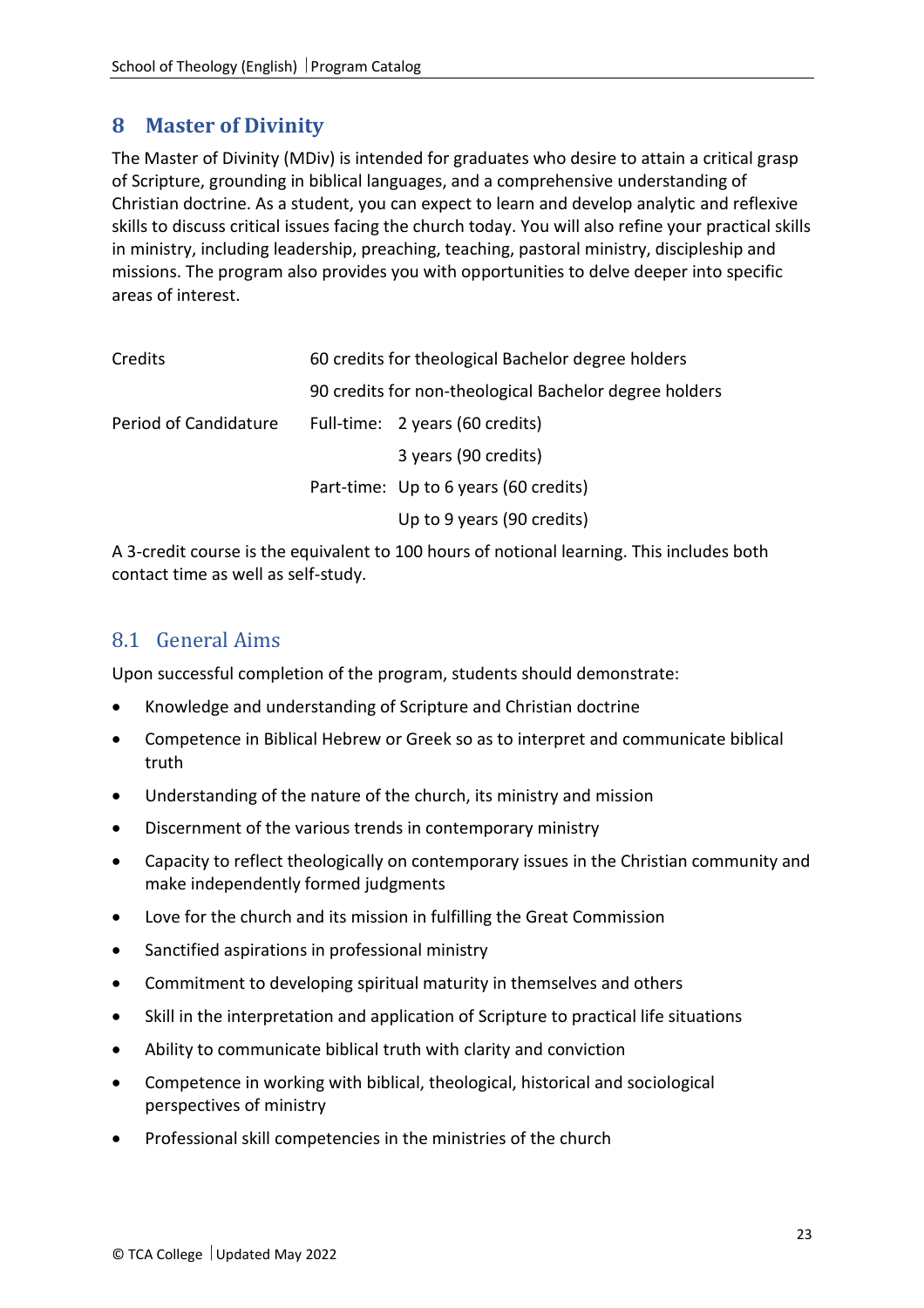#### 8.2 Admission Requirements

The applicant should fulfil the following requirements

- Obtained a Bachelor degree from a recognized institution with a minimum GPA of 2.5
- Possess personal and spiritual maturity
- Be water baptized and involved in Christian ministry
- Recommended by his or her local church pastor

International applicants must have obtained a TOEFL score of 80 (IBT) / 550 (PBT) or an IELTS score of 6.0 (or the equivalent).

| <b>BIBLE</b>                 | 30 |
|------------------------------|----|
| Old Testament Foundations*   | 3  |
| New Testament Foundations*   | 3  |
| Hermeneutics*                | 3  |
| Hebrew I or Greek I          | 3  |
| <b>Hebrew II or Greek II</b> | 3  |
| Hebrew III or Greek III      | 3  |
| Hebrew or Greek Exegesis     | 3  |
| <b>Bible Electives</b>       | 9  |
| <b>THEOLOGY AND HISTORY</b>  | 27 |
| Systematic Theology I*       | 3  |
| Systematic Theology II*      | 3  |
| Systematic Theology III*     | 3  |
| <b>Christian Ethics</b>      | 3  |
| <b>Pentecostal Studies</b>   | 3  |
| Church History*              | 3  |
| <b>Theology Electives</b>    | 9  |

#### 8.3 Curriculum

| <b>BIBLE</b>                    | 30 | <b>MINISTRY AND GENERAL</b>          | 33 |
|---------------------------------|----|--------------------------------------|----|
| Old Testament Foundations*      | 3  | <b>Online Orientation</b>            | 0  |
| New Testament Foundations*      | 3  | Theological Research and Writing*    | 3  |
| Hermeneutics*                   | 3  | <b>Biblical Theology of Missions</b> | 3  |
| <b>Hebrew I or Greek I</b>      | 3  | Christian Discipleship               | 3  |
| <b>Hebrew II or Greek II</b>    | 3  | <b>Church Educational Ministries</b> | 3  |
| <b>Hebrew III or Greek III</b>  | 3  | Homiletics*                          | 3  |
| <b>Hebrew or Greek Exegesis</b> | 3  | <b>Pastoral Counseling</b>           | 3  |
| <b>Bible Electives</b>          | 9  | Pastoral Theology and Leadership     | 3  |
| <b>THEOLOGY AND HISTORY</b>     | 27 | Principles of Teaching*              | 3  |
| Systematic Theology I*          | 3  | <b>Ministry Electives</b>            | 9  |
| Systematic Theology II*         | 3  | <b>TOTAL CREDITS</b>                 | 90 |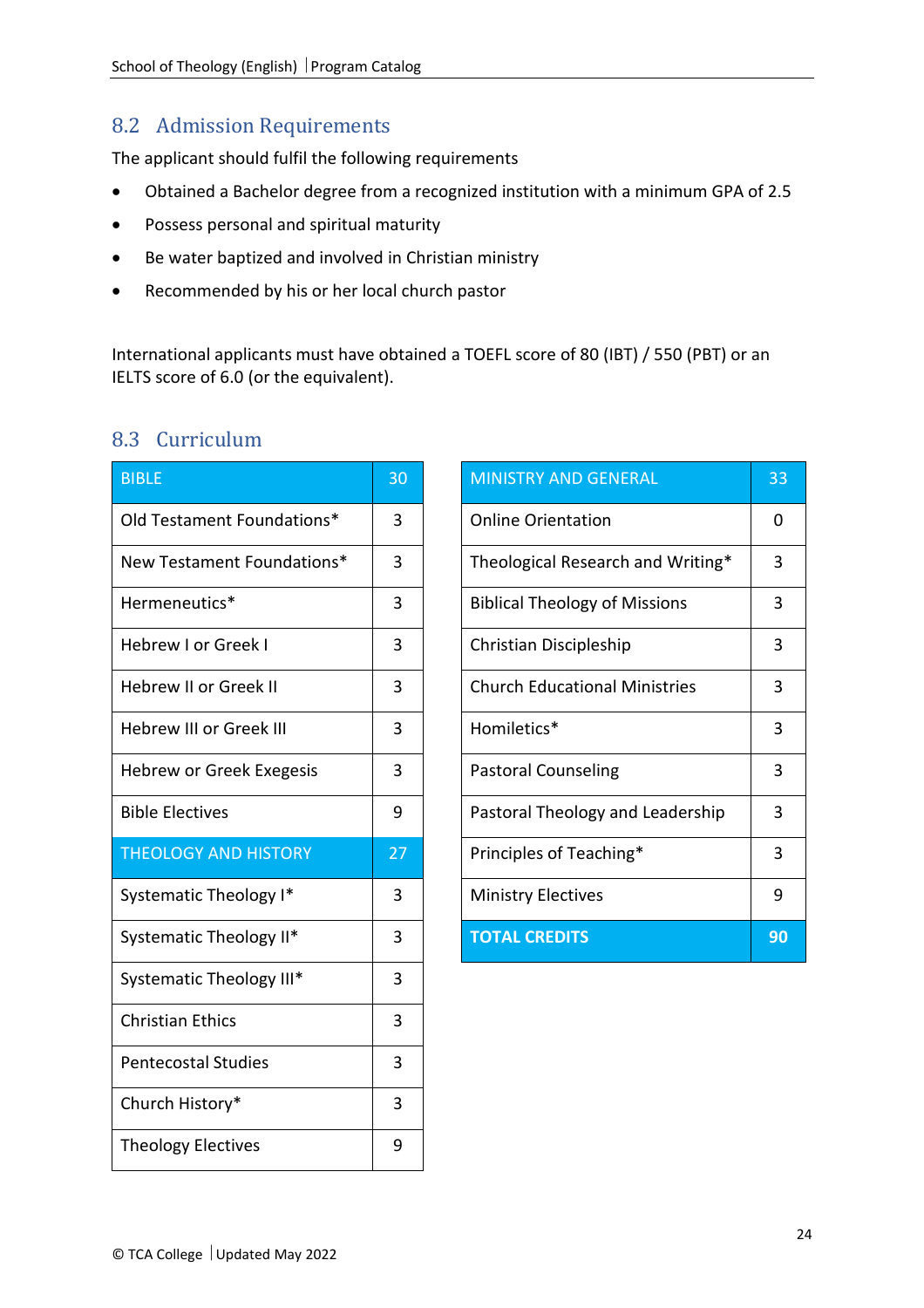Theological Bachelor degree holders are expected to have completed subjects marked with an asterisk (\*) in their Bachelor degrees. Otherwise, these subjects may be required as deficiencies in the course of study.

#### 8.4 Study Schedule

All new students will begin their program with the course Theological Research and Writing which is offered as an online course.

Students can choose to study their courses online if they are offered.

|                                      | Year 1                                                                                                    | Year <sub>2</sub>                                                                                                        | Year <sub>3</sub>                                                                                           |
|--------------------------------------|-----------------------------------------------------------------------------------------------------------|--------------------------------------------------------------------------------------------------------------------------|-------------------------------------------------------------------------------------------------------------|
| ↤<br><b>Term</b>                     | Old Testament<br><b>Foundations</b><br><b>Systematic Theology I</b><br><b>Ministry Elective</b>           | <b>Hebrew I or Greek I</b><br><b>Homiletics</b><br><b>Biblical Theology of</b><br><b>Missions</b>                        | Hebrew or Greek Exegesis<br><b>Bible Elective</b><br><b>Theology Elective</b>                               |
| $\mathbf{\mathbf{N}}$<br><b>Term</b> | <b>New Testament</b><br><b>Foundations</b><br><b>Systematic Theology II</b><br><b>Pentecostal Studies</b> | Hebrew II or Greek II<br>Principles of Teaching<br><b>Theology Elective</b>                                              | <b>Pastoral Counseling</b><br><b>Bible Elective</b><br><b>Theology Elective</b><br><b>Ministry Elective</b> |
| $\infty$<br><b>Term</b>              | <b>Hermeneutics</b><br><b>Systematic Theology III</b><br><b>Ministry Elective</b>                         | <b>Hebrew III or Greek III</b><br>Christian Discipleship<br><b>Church History</b><br>Pastoral Theology and<br>Leadership | <b>Christian Ethics</b><br><b>Church Educational</b><br><b>Ministries</b><br><b>Bible Elective</b>          |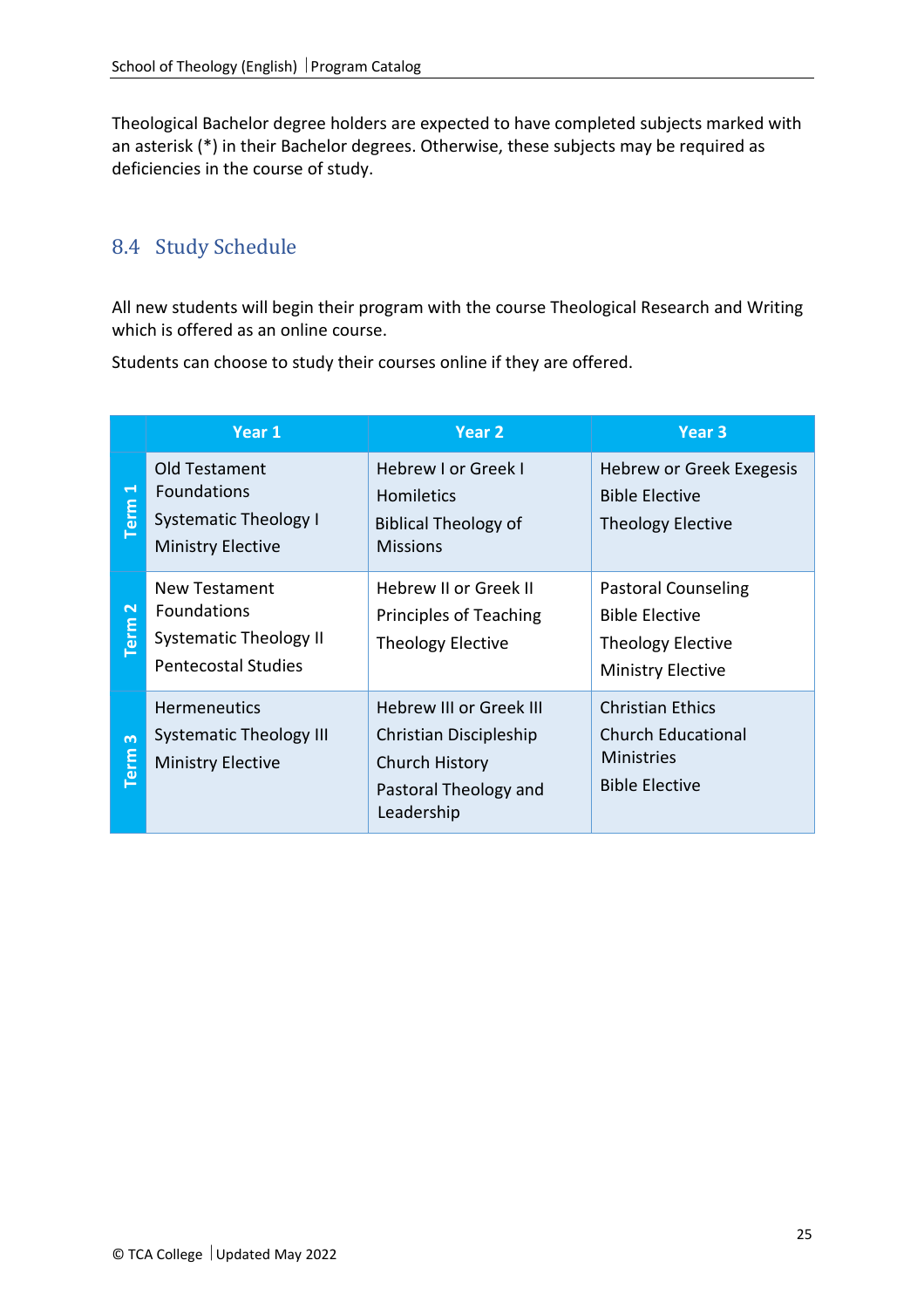#### <span id="page-26-0"></span>**9 Continuous Learning Program**

The Continuous Learning Program (CLP) provides an opportunity for students to audit courses offered at TCA College.

#### 9.1 General Aims

- Provide a platform for gaining a sound foundation in Bible, Christian theology and Ministry skills
- Provide a learning environment where students are exposed to various Christian traditions

#### 9.2 Admission Requirements

The applicant should fulfil the following requirements

- Possess personal and spiritual maturity.
- Be willing to engage in Christian ministry.

#### 9.3 Curriculum

- Students are permitted to take any course within the College that is available for audit.
- Students in CLP will not be permitted to take courses for credit.
- Students wanting to transfer from CLP to another program in TCA will be required to reapply for admission and meet all relevant admission requirements.

#### <span id="page-26-1"></span>**10 Academic Policies**

The academic policies of the College may be found in the Student Handbook. This can be found on the myTCA student portal.

#### <span id="page-26-2"></span>**11 Academic Advising**

SOTE organizes an Academic Advising each term to advise students on the upcoming term schedule. Students should attend the session to ensure they correctly register for their courses in the upcoming term.

#### <span id="page-26-3"></span>**12 Academic Huddle**

SOTE organizes an Academic Huddle each term to provide academic mentoring to all students. This is an opportunity to provide updates, organize informal talks and discussions, and create a platform for students to present their papers to the SOTE community for learning and engagement. For the student presentation, outstanding papers are chosen after the grading of the term papers in the previous term.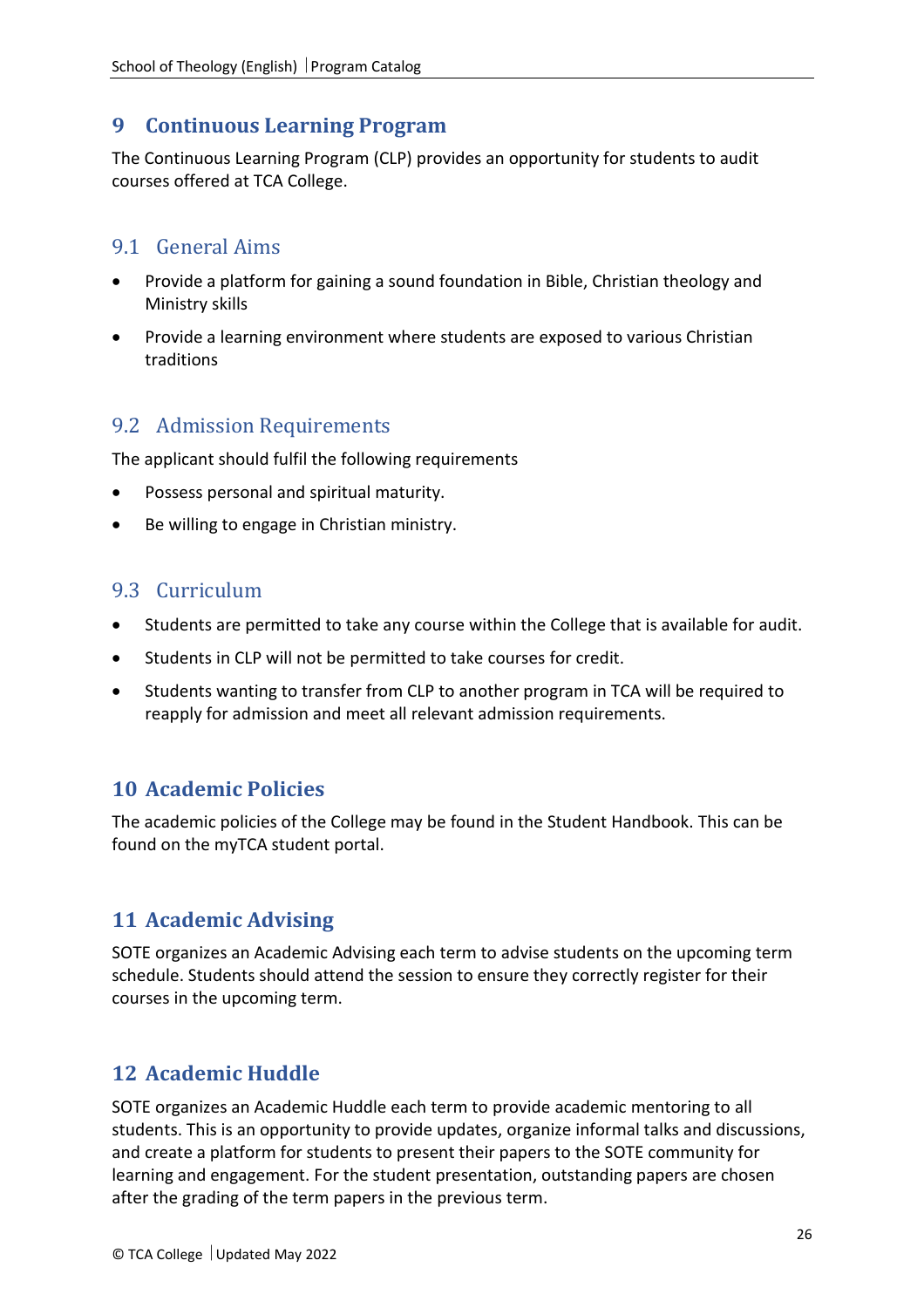## <span id="page-27-0"></span>**13 Course Descriptions**

The course description can be found in a separate SOTE Catalog for course descriptions. This can be found on the TCA website and myTCA student portal.

#### <span id="page-27-1"></span>**14 Guide to Course Codes**

TCA College uses an 8-digit alphanumeric code for all its courses. Please use this legend to understand the course codes.

|  | For example: Old Testament Survey TESBO100 |  |
|--|--------------------------------------------|--|
|--|--------------------------------------------|--|

| т            | C = School of Counseling           |                                  |  |
|--------------|------------------------------------|----------------------------------|--|
|              | L = School of Leadership           |                                  |  |
|              | $T =$ School of Theology           |                                  |  |
| E.           | $E =$ English                      | $C =$ Chinese                    |  |
| $\mathsf{S}$ | $S =$ Onsite course                |                                  |  |
|              | $L =$ Online course                |                                  |  |
| B            | Area of study.                     |                                  |  |
| $\mathbf{O}$ | <b>Bible</b>                       | BG / BO / BN                     |  |
|              | Theology                           | TG / TH                          |  |
|              | Ministry                           | MC / ME / MM / ML / MP / MW / MT |  |
| $\mathbf{1}$ | 100 to 499 = Undergraduate courses |                                  |  |
| $\mathbf 0$  | 500 to 799 = Graduate courses      |                                  |  |
| $\mathbf 0$  |                                    |                                  |  |

#### <span id="page-27-2"></span>**15 Sample Electives**

- The list below provides some possible electives for SOTE programs. The list is meant to be representative and not exhaustive.
- Electives are available for selection as and when they are offered. The School does not repeat the electives every year.
- Some of the electives below also function as core courses in certain programs. Students should refer to their program's curriculum.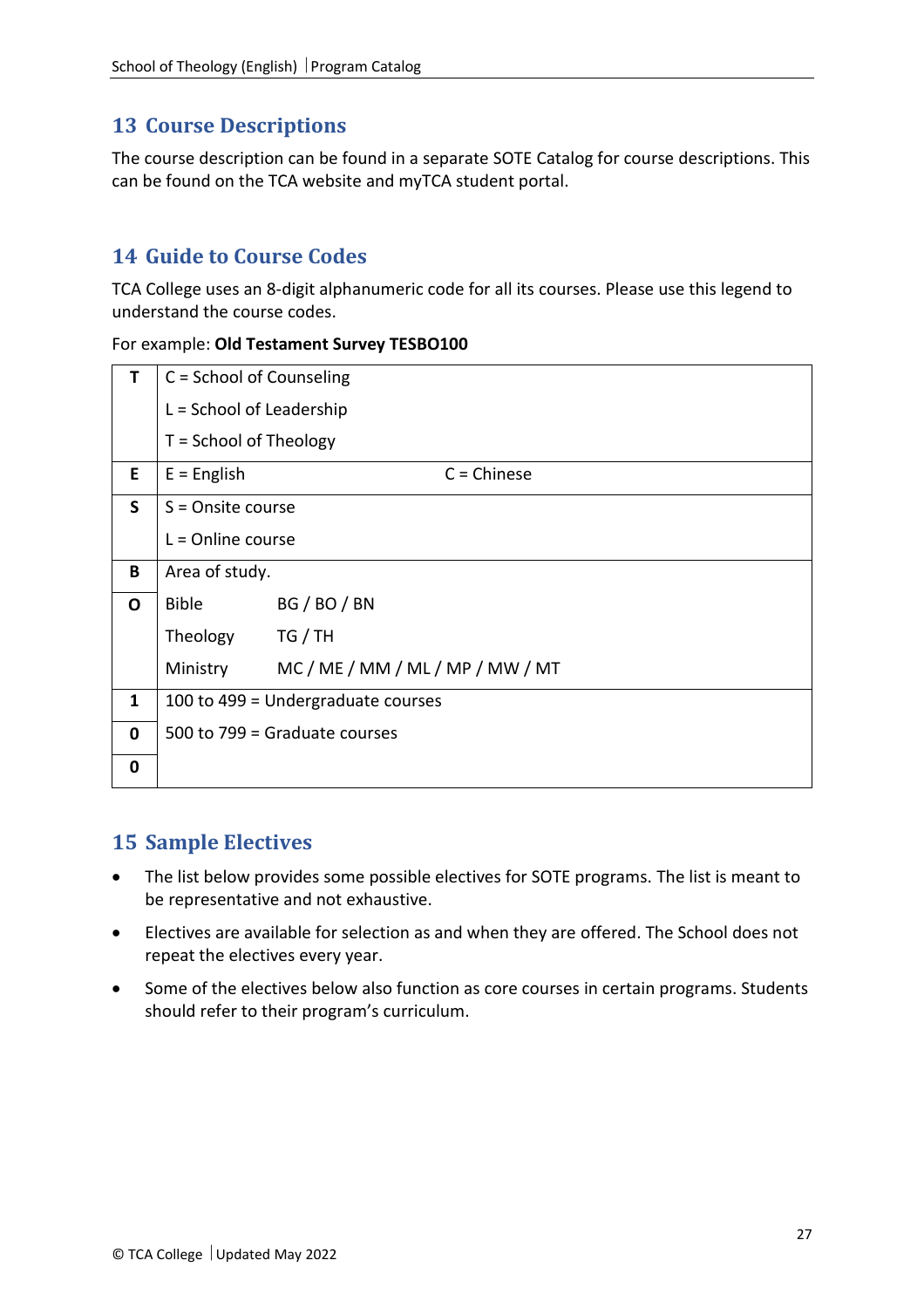| Bible           | 1 & 2 Corinthians<br>Acts<br>Letter to the Hebrews<br>Life of Christ<br><b>Major Prophets</b><br><b>Minor Prophets</b><br>New Testament Theology<br>Old Testament Theology            | <b>Pastoral Epistles</b><br>Pentateuch<br><b>Prison Epistles</b><br>Revelation<br>Romans<br>The New Testament Use of the<br>Old Testament<br><b>Wisdom Literature</b> |
|-----------------|---------------------------------------------------------------------------------------------------------------------------------------------------------------------------------------|-----------------------------------------------------------------------------------------------------------------------------------------------------------------------|
| <b>Theology</b> | Apologetics<br>Asian Christian Thought<br><b>Christian Ethics</b><br><b>Historical Theology</b>                                                                                       | Pneumatology<br>Dreams, Spiritual Discernment,<br>and the Church                                                                                                      |
| Ministry        | <b>Biblical Theology of Missions</b><br><b>Biblical Worship</b><br>Christian Discipleship<br><b>Cultural Anthropology</b><br><b>Gospel and Culture</b><br>Inner Healing and Wholeness | Leadership in Intercultural<br>Contexts<br><b>Pastoral Counseling</b><br>Spiritual Formation and<br>Christian Character<br><b>World Religions</b>                     |

## <span id="page-28-0"></span>**16 Grading Scheme**

The grading scheme for each course is as follows:

| <b>Marks</b> | Letter grade / GPA |
|--------------|--------------------|
| 96-100       | A+                 |
|              | 4.00               |
| 93-95        | A                  |
|              | 4.00               |
| 90-92        | A-                 |
|              | 3.70               |
| 86-89        | B+                 |
|              | 3.30               |
| 83-85        | в                  |
|              | 3.00               |
| 80-82        | B-                 |
|              | 2.70               |
| 76-79        | $C+$               |
|              | 2.30               |
| 73-75        | C                  |
|              | 2.00               |
| 70-72        | $C-$               |
|              | 1.70               |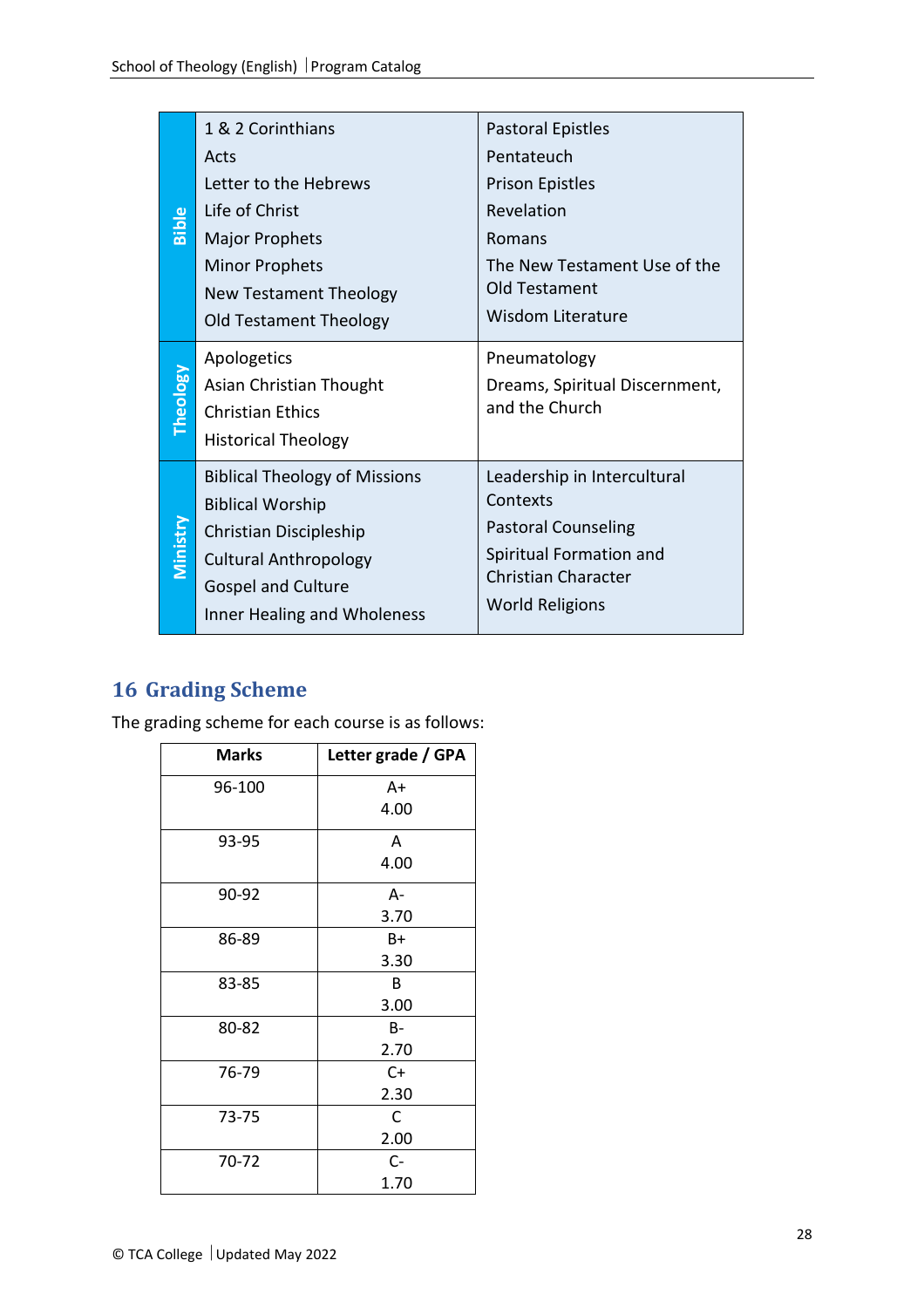| 66-69 | D+   |
|-------|------|
|       | 1.30 |
| 63-65 | D    |
|       | 1.00 |
| 60-62 | D-   |
|       | 0.70 |
| <60   | F    |
|       | 0.00 |

#### <span id="page-29-0"></span>**17 Learning Resources**

#### 17.1 Course Textbooks

Students will need to purchase the course textbooks on their own. They may wish to purchase physical copies at a local retail store or through an online bookstore. They may also purchase the textbooks in an e-book format. The School does not facilitate the purchase of textbooks. Some possible bookstores are shown below.

| <b>Online Bookstores</b> | <b>Types</b>              |
|--------------------------|---------------------------|
| Amazon                   | Hardcopy and e-book       |
| Christianbook            | Hardcopy and e-book       |
| <b>Book Depository</b>   | Hardcopy                  |
| Kobo                     | E-book                    |
| Google PlayBooks         | E-book                    |
| <b>LOGOS</b>             | Bible software and e-book |
| Accordance               | Bible software and e-book |

| <b>Bookstores in Singapore</b> |
|--------------------------------|
| <b>SKS Books Warehouse</b>     |
| Cru Singapore Media Ministry   |

#### 17.2 Library Resources

All students can make use of the online learning resources provided by TCA College. This includes an e-book collection and an electronic database with access to a substantial number of academic journals. In addition, students may wish to explore access to electronic resources at their local library. For example, the Singapore National Library has many electronic resources which are readily available to its members.

Students with access to the campus library at TCA College can make use of the resources there. Online students in other countries may wish to explore access to theological libraries in their country.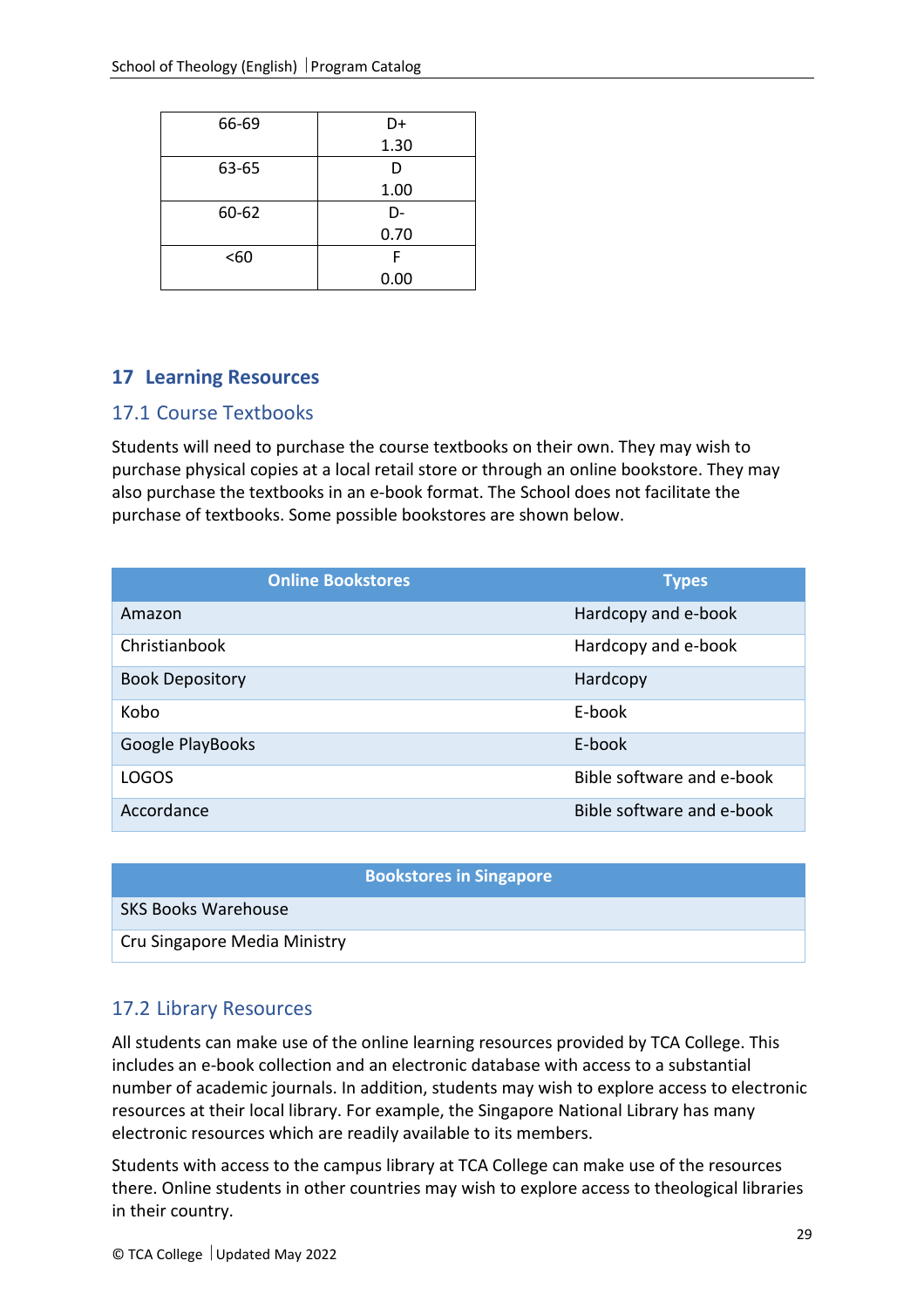#### 17.3 Electronic Document Delivery for Fully Online SOTE Students

- Fully online students may request for electronic delivery of scanned copies of book chapters and journal articles from the Library's print collection.
- Limit of one chapter per book or one article per journal issue per request is allowed.
- Requested documents must be for personal research or study only.
- The Library reserves the right to process one request per person per day, depending on staffing and overall request volume.
- Students are entitled with up to 10 successful requests per term for free. Succeeding successful requests will be charged S\$0.05/page plus S\$2.00 service fee.
- Requested document will be delivered electronically within 2-3 working days. There is no rush service or hard-copy delivery service available.
- Complete an online form or email the request t[o library@tca.edu.sg.](mailto:library@tca.edu.sg)

#### <span id="page-30-0"></span>**18 Graduation Requirements**

Students must fulfil the following requirements for graduation.

- Satisfactory completion of a program of study by Term 3 for application of graduation in the following year.
- Maintenance of the following minimum grade point average (GPA)
	- 2.0 for the Undergraduate Certificate and Diploma
	- 2.3 for the Bachelor
	- 2.5 for Graduate program
- Approval by the Deans Committee.
- Settlement of all financial obligations with the College.

#### <span id="page-30-1"></span>**19 Progression of Studies**

Students may apply for progression at the last term of their program. No administrative fee is required. Requests are subject to the approval of the School Dean. Upon approval, the change will be effective in the following term.

- Students seeking to progress from the Certificate of Ministry to Diploma in Theology program must maintain a minimum cumulative grade point average (GPA) of 2.0.
- Students seeking to progress from the Diploma in Theology to the Bachelor of Theology program must maintain a minimum cumulative grade point average (GPA) of 2.3.
- Students seeking to progress from the Graduate Diploma in Christian Studies to the graduate programs (MAM, MAIS, MACS, MDIV) must maintain a minimum cumulative grade point average (GPA) of 2.5.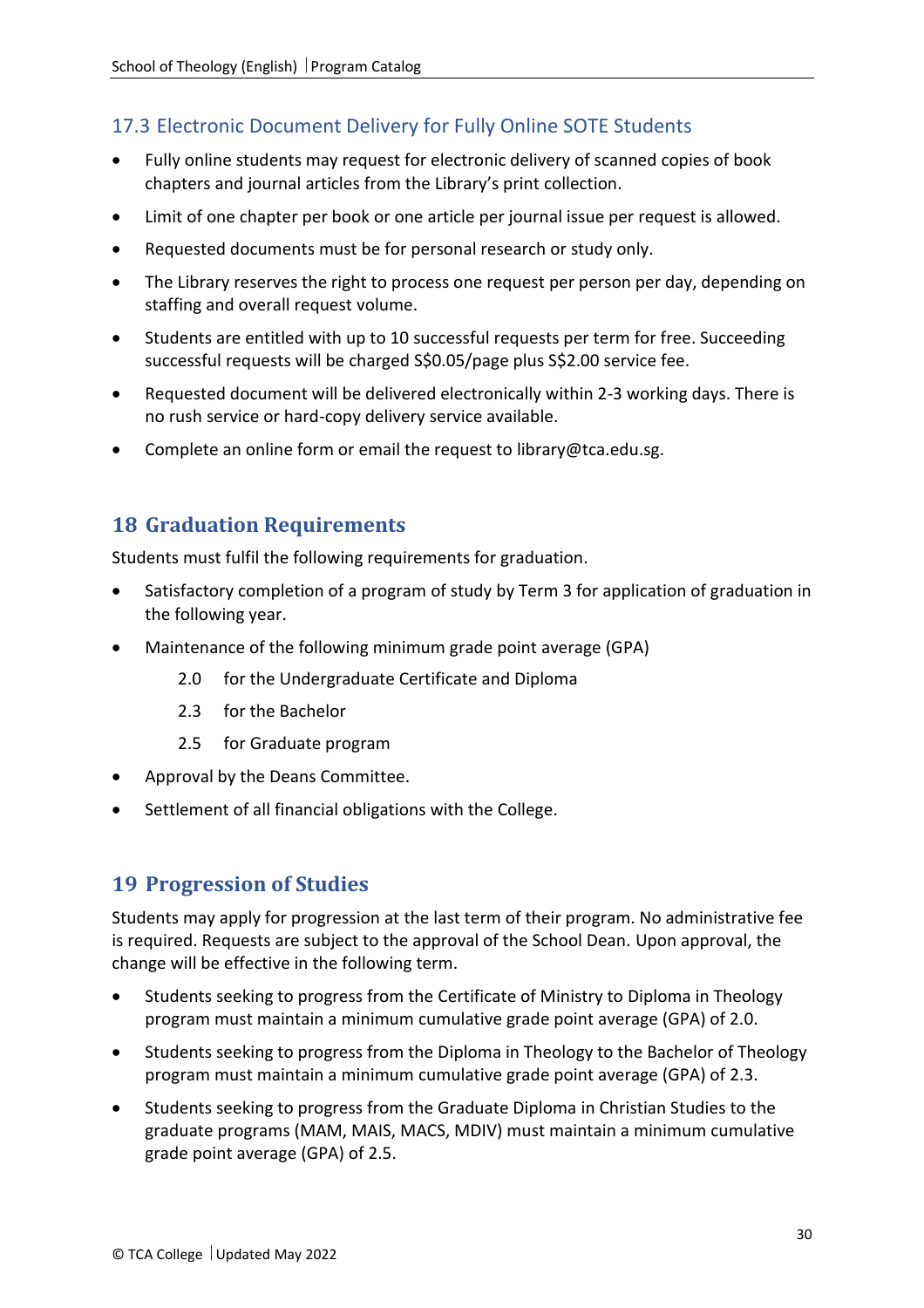#### <span id="page-31-0"></span>**20 Transfer of Credits**

- Students seeking to transfer credits earned at another school are required to submit an official transcript to the Dean.
- Transferred courses having fewer credits than SOTE courses will be given the value at which they were taken. Transferred courses having more credits than SOTE courses will be given the value at which SOTE offers the course.
- Courses will be considered for transfer only if they are comparable to those in the SOTE program and provided they meet the required grade point average or equivalent.
- Transferred credits may not exceed 40% of the total credits in an SOTE program.
- SOTE reserves the right to accept or reject work completed at another school.

#### <span id="page-31-1"></span>**21 Re-admission after expiration of program**

- A student who desires to recommence his/studies after the expiration of the period of candidature of the previous program must seek re-admission to the program.
- Credits earned in the previous program are not valid after the expiration of the period of candidature of the program.

#### <span id="page-31-2"></span>**22 Information for Online Students**

#### 22.1 Learning Activities

Students taking online courses must be independent learners who are disciplined and proactive. Students are required to engage in a variety of learning activities every week. Some of these activities are described below.

| Self-study         | Students will complete assigned readings from textbooks, journal<br>articles, and other material. They may also watch some videos or listen<br>to audio recordings.                                  |
|--------------------|------------------------------------------------------------------------------------------------------------------------------------------------------------------------------------------------------|
| <b>Worksheets</b>  | Worksheets are used to assess and reinforce material which a student<br>has read. These worksheets are usually not timed, and students may<br>refer to the readings to answer the questions.         |
| <b>Forums</b>      | The course instructor will pose questions and students will have to post<br>their responses in a forum. They are also required to comment and<br>interact with forum posts made by their classmates. |
| <b>Journals</b>    | Journals may be used for students to critically reflect on their learning.                                                                                                                           |
| <b>Assignments</b> | Students should devote time each week to research and work on their<br>term papers and other assignments.                                                                                            |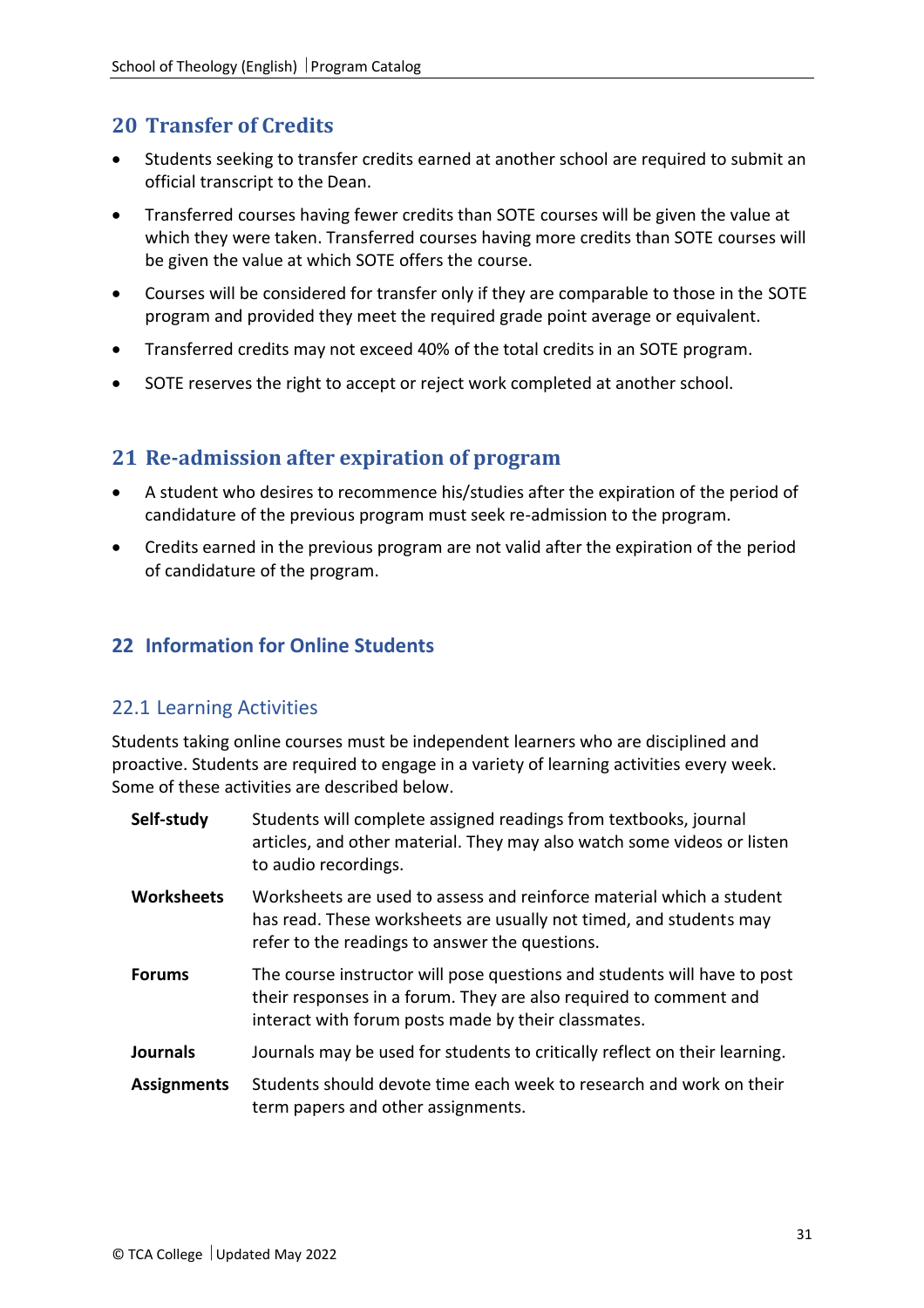Learning activities should be completed and submitted before activity deadlines every week. Many of these activities are graded and they will contribute to the student's final mark.

Students can expect to spend 8-9 hours each week on these learning activities. They should plan their week in advance and schedule enough time for their studies. Each 3-credit course consists of 100 hours of learning spread over the entire term.

#### 22.2 Methods of Assessment

A variety of assessments are utilized for the program. Some common assessments are term papers, worksheets, book and article reviews, forum discussions, blog posts and journals. There are no exams. Students should refer to the course syllabi for more details.

#### 22.3 General Questions

- **Q: What is the difference between an onsite course and an online course?**
- A: The learning objectives of a course remains the same regardless of whether it is taught onsite or online. However, the mode of study will determine the way in which learning is facilitated.
- **Q: I do not reside in Singapore. Can I take the program as a fully online student?**
- A: Yes, the GDCS (online) and MACS (online) program are suitable for students who reside overseas.

#### **Q: I wish to take an online course. Will I have to come to campus?**

A: No, you do not need to come to campus for classes. You will have access to online resources through the College library. However, you may also wish to make use of the library for other resources.

#### **Q: Will the school help me purchase textbooks?**

A: Students are responsible for purchasing their own textbooks. You must acquire your textbooks before the start of the course.

#### **Q: Must I purchase the textbooks? Will I be able to borrow them from the library?**

A: Students must purchase all textbooks for their courses. Lessons closely follow the textbook content and readings will be assigned from them. Library copies are kept as course reserve and will not be available for loan.

#### **Q: Are the online classes simply watching a series of video lectures?**

A: No, the online classes are not driven by video lectures. You will be assigned material which you have to read and understand. You will then engage in learning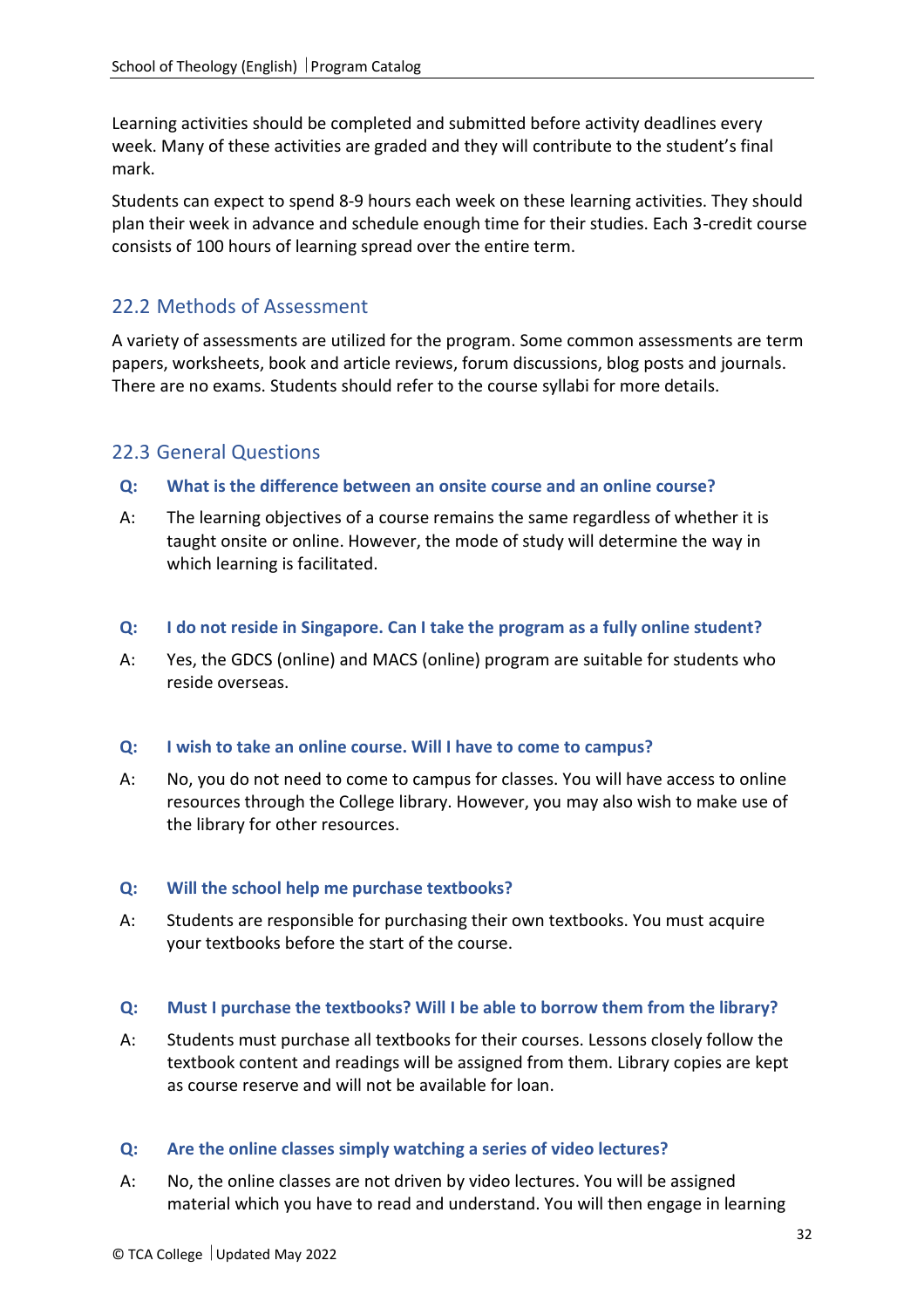activities such as worksheets, forums, journals and wikis, and write a substantial research paper.

- **Q: As an online student, how many courses am I permitted to study each term?**
- A: An online student may take up 1 2 courses each term.

#### **Q: What ministry electives are available for online students?**

A: There are ministry electives offered each term. Students can check these electives in the term schedule. The course code of the ministry electives begins with "TELM" in the term schedule.

#### **Q: Can I take some onsite courses?**

A: Fully online students are required to adhere strictly to the study track. They are not permitted to take any onsite courses. If you want to study an onsite course, you can request to transfer to the onsite Graduate Diploma in Christian Studies (GDCS) or Master of Ministry (MAM) program. A transfer fee is involved for the change of program. You should seek academic advice from the Dean before doing so.

#### **Q: Can the credits earned from the Graduate Diploma in Christian Studies (GDCS) count toward a Master degree?**

A: Yes, all credits earned from the GDCS can be transferred to a Master degree under the School of Theology (English).

#### **Q: Can I transfer credits from another school into the MACS (online) program?**

A: The School will evaluate requests for credit-transfer on a case-by-case basis. In addition, only one-third of the program can consist of transferred credits.

#### **Q: What are the plans after MACS (online)?**

A: You can progress to the Master of Divinity program. This is an onsite program.